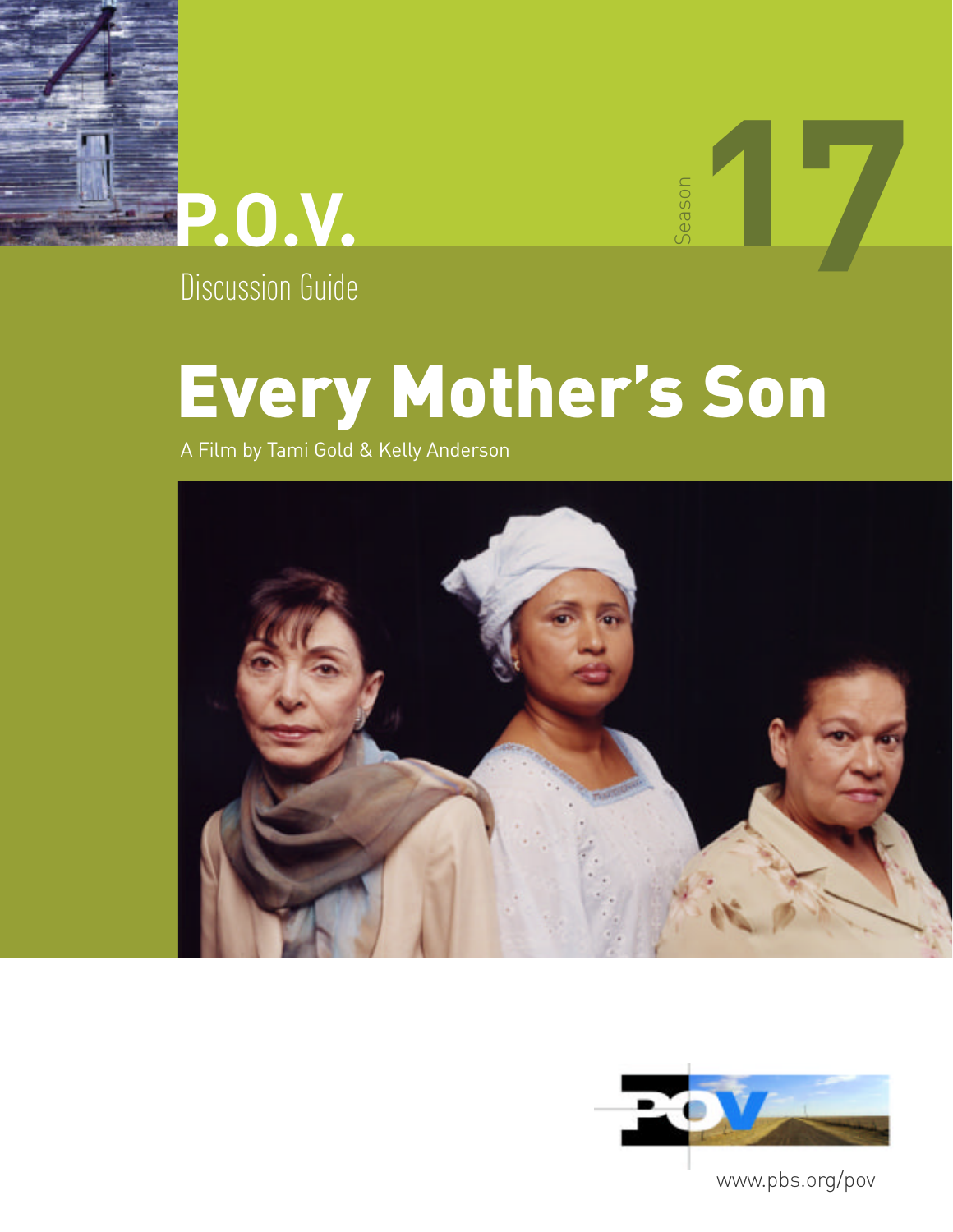## **Letter from the Filmmakers**

NEW YORK, 2004

#### Dear Viewers,

In 1999 when Amadou Diallo, an unarmed man, was shot at 41 times by police officers in New York, we felt we had to get out there with a camera and talk to people for our own sanity, to understand what was happening. It was like the topic of this film chose us.

We were concerned about the high level of visibility of this topic, and the challenge was to find a unique angle on something that had had a lot of media coverage already. Then we found the mothers as a way in that was different and decided to focus on their enormous transition from this terrible experience to speaking out for changes in policing, and we decided to look at what was in them that pushed them to do that.



*Filmmakers Kelly Anderson (left) and Tami Gold* Photo: Anna Curtis

We felt that it was not enough to make a documentary about police brutality alone. We wanted it to deal with this issue but also to have a human component and an aspect of hope. The three mothers in *Every Mother's Son*—Iris Baez, Kadiatou Diallo and Doris Busch Boskey—have found a resilience within themselves that is remarkable and can provide inspiration to others.

**P.O.V.** 

We have always been attracted to stories that explore large social and political questions through the intimate personal experiences of people affected by them. Policing was such a dense topic that we decided that focusing on New York City during the Giuliani years (1994–2000) and on the stories of three mothers (though they are part of a larger movement) would allow us to get at the big issues through a very personal lens.

Ultimately, we would like you to understand that police brutality is a problem that extends far beyond individual "bad cops." Many of the problems facing us are systemic in that they have to do with policies that put police officers in situations where abuses are likely to take place. We would like Americans who don't live in poor urban areas to have a sense of what people in these communities experience from the police on a daily basis. We know it will be shocking for many people to see how unequal policing is in terms of its effect on citizens.

Finally, we hope that this film will motivate you to take action to promote community policing, and to push for the creation of independent citizen review boards with enforcement capability and for the creation of independent prosecutor positions where they do not exist. We hope you join and work to build organizations that are fighting to reform policing in America.

#### Tami Gold & Kelly Anderson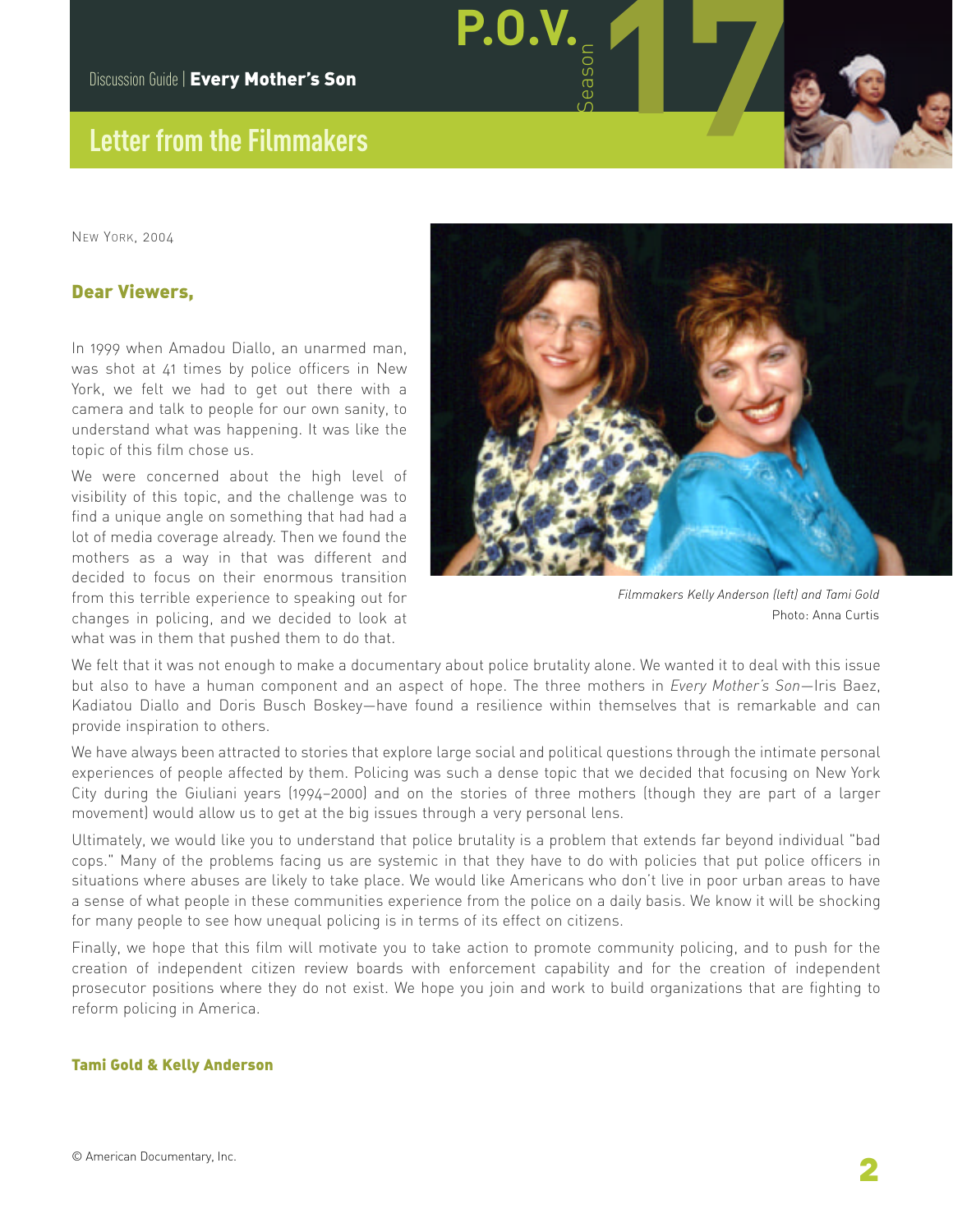## **Table of Contents**

# **P.O.V.**<br>
Season **17 Property Acknowledgements Credits, Acknowledgements**

| 4  | <b>Introduction</b>                 |
|----|-------------------------------------|
| 5  | <b>Potential Partners</b>           |
| 5  | <b>Key Issues</b>                   |
| 6  | <b>Background Information</b>       |
| 6  | People We Meet in                   |
|    | <b>Every Mother's Son</b>           |
| 8  | <b>Updates</b>                      |
| 9  | <b>Film Background</b>              |
| 11 | Glossary                            |
| 12 | <b>Using This Guide</b>             |
| 12 | <b>Planning an Event</b>            |
| 13 | <b>Facilitating a Discussion</b>    |
| 13 | <b>Finding a Facilitator</b>        |
| 13 | <b>Preparing Yourself</b>           |
| 14 | <b>Preparing the Group</b>          |
| 15 | <b>General Discussion Questions</b> |
| 16 | <b>Discussion Prompts</b>           |
| 19 | <b>Taking Action</b>                |
| 20 | <b>Resources</b>                    |
| 24 | How to Buy the Film                 |

#### **Writer**

Elsa E'der with contributions from Kelly Anderson

#### **Producers**

Cara Mertes *Executive Director, P.O.V.*

Eliza Licht *Community Engagement Manager, P.O.V.* Theresa Riley *Director of P.O.V. Interactive*  Design: Rafael Jiménez Copyeditor: Amy Vinchesi

#### **Thanks to those who reviewed this guide**

Blanca Vazquez Tami Gold

*Our dear friend and community activist Richie Perez died on March 27, 2004, shortly after we completed* Every Mother's Son. *Richie was invaluable for his insights throughout the making of this film, and he will be missed by all the lives he touched during the three decades he fought tirelessly against police brutality. — the filmmakers.*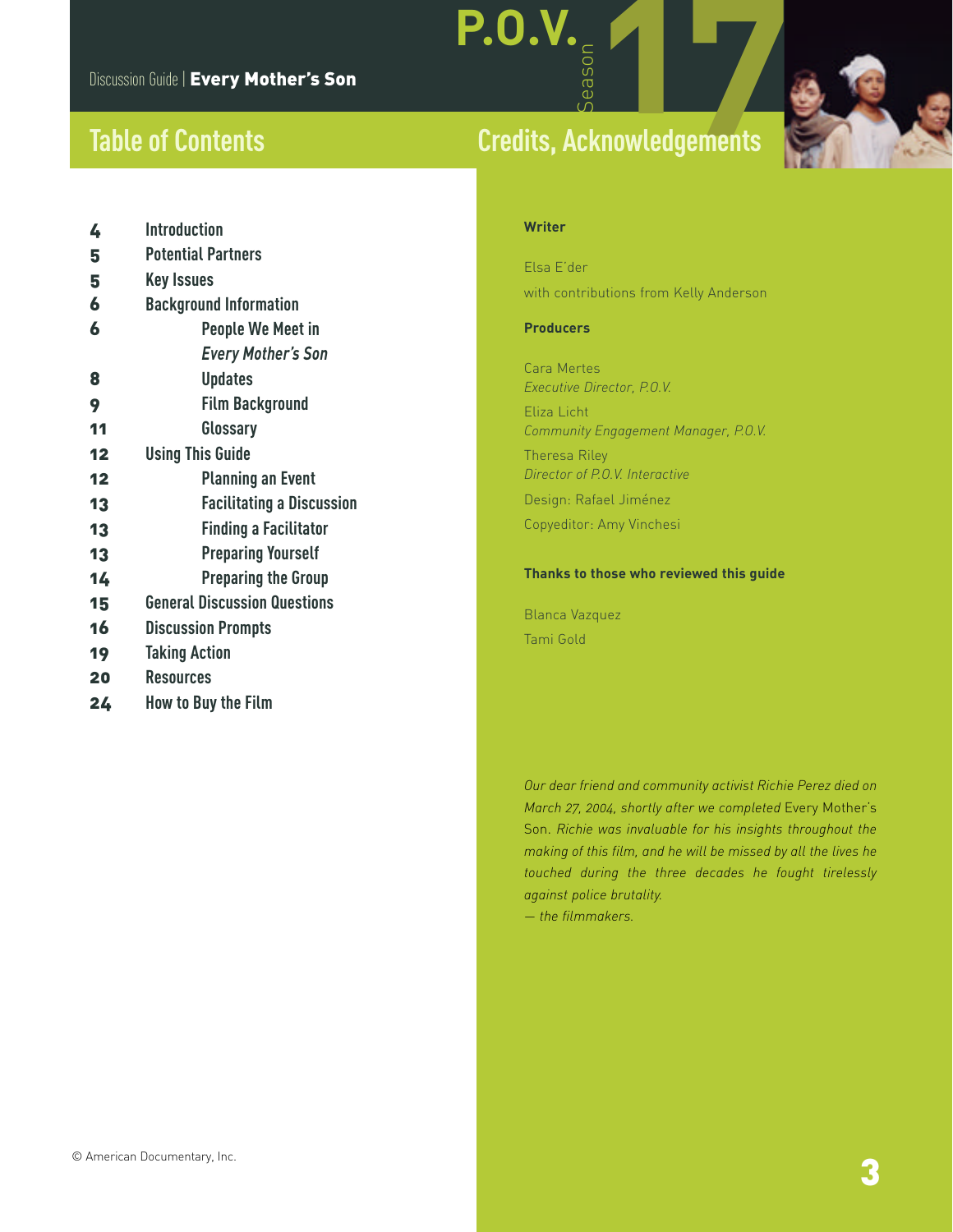## **Introduction**

In just under an hour, *Every Mother's Son* documents the courageous personal and social transformations of three women—Iris Baez, Kadiatou Diallo and Doris Busch Boskey. During what some refer to as "the Giuliani years" (1994–2000 in New York City), this journey ignites for viewers the critical balance between public safety and

civil liberties as these three mothers demand truth and justice after losing their sons at the hands of officers in the New York City Police Department.

Using the "zero tolerance" law enforcement policies that swept American cities in the 1990s as the context for these intimate portraits, filmmakers Tami Gold and Kelly Anderson follow Iris, Kadiatou and Doris as they navigate through the criminal justice system and the insular police culture that exists within the NYPD, and as they advocate for accountability and justice in cases of police abuse of power.

*Every Mother's Son* allows us to remember the early deaths of Anthony Raymond Baez (1965–1994), Amadou Diallo (1976–1999) and Gary (Gidone) Busch (1967–1999), yet gives viewers broader insight into how individual trauma can unite people of differing

backgrounds toward common goals and shared values. As an outreach tool, the tragedies that brought Iris, Kadiatou and Doris together provide viewers an opportunity to examine attitudes about policing, the role that law enforcement plays in their communities, and the effect that policing policies may have, particularly in neighborhoods that are politically or economically

disadvantaged and on people deemed to be "dangerous," such as people with emotional problems.

**P.O.V.** 

By juxtaposing individual mothers against institutions that have wide-ranging impact on our lives, this documentary reveals ways in which viewers can begin to



*1995 March for Anthony Baez, killed by police officer Frances Livoti in Bronx, N.Y.* Photo: Kirk Condyles

examine their own beliefs and experiences with local policing and reclaim their right to participate in the creation of law enforcement policies and criminal justice processes, redefine what "security" means across communities, and work with neighbors to ensure that policing is both equitable and effective.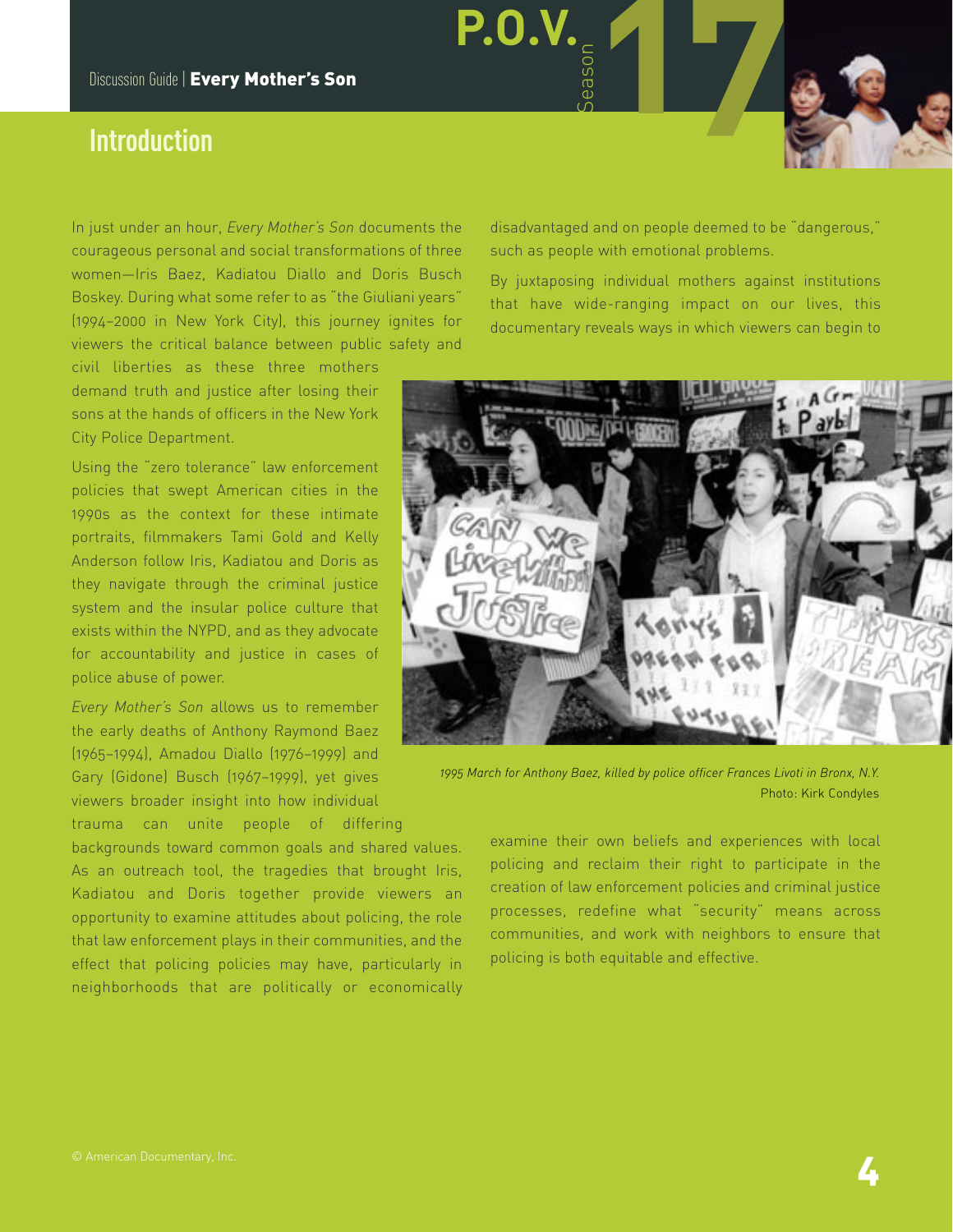## **Potential Partners**

*Every Mother's Son* is well suited for use in a variety of settings and is especially recommended for use with:

- **Families dealing with police brutality cases and their supporters**
- **High schools and youth programs**
- **People involved with law enforcement training and policing policies**
- **People involved with the justice system (e.g., judges, attorneys, police officers, parole officers, city government, prison guards and inmates, educators, social service providers)**
- **Your local PBS station and their Program Club: www.pbs.org/pbsprogramclub/about.html**
- **Groups focused on any of the issues listed above**
- **Faith-based organizations**
- **Academic departments and student groups at colleges, universities, community colleges, and high schools**
- **Community organizations with a mission to promote education and learning, such as P.O.V.'s national partners Elderhostel Learning in Retirement Centers, members of the Listen Up! Youth Network, or your local library**

**P.O.V.**<br>
Season **17 Property Key Issues**

> *Every Mother's Son* is an excellent tool for dialogue because it raises issues that touch all mothers, families, civic workers and public policy makers, including people from different races, socioeconomic classes, religions, and political perspectives. It is of particular interest to young people and organizations working with youth, as young people are so often the victims of police abuse.

> It will be of special interest to people interested in exploring or working on the issues below:

**Civil rights Conflict resolution / Violence prevention Education Family Gun control Human rights Justice system Juvenile delinquency Law enforcement Legal studies Parenting Police brutality Police reform Police training Policing policies Psychology Race profiling Racism Social services / Grief therapy Social work Sociology Stereotyping Therapy**

**Youth, particularly young men**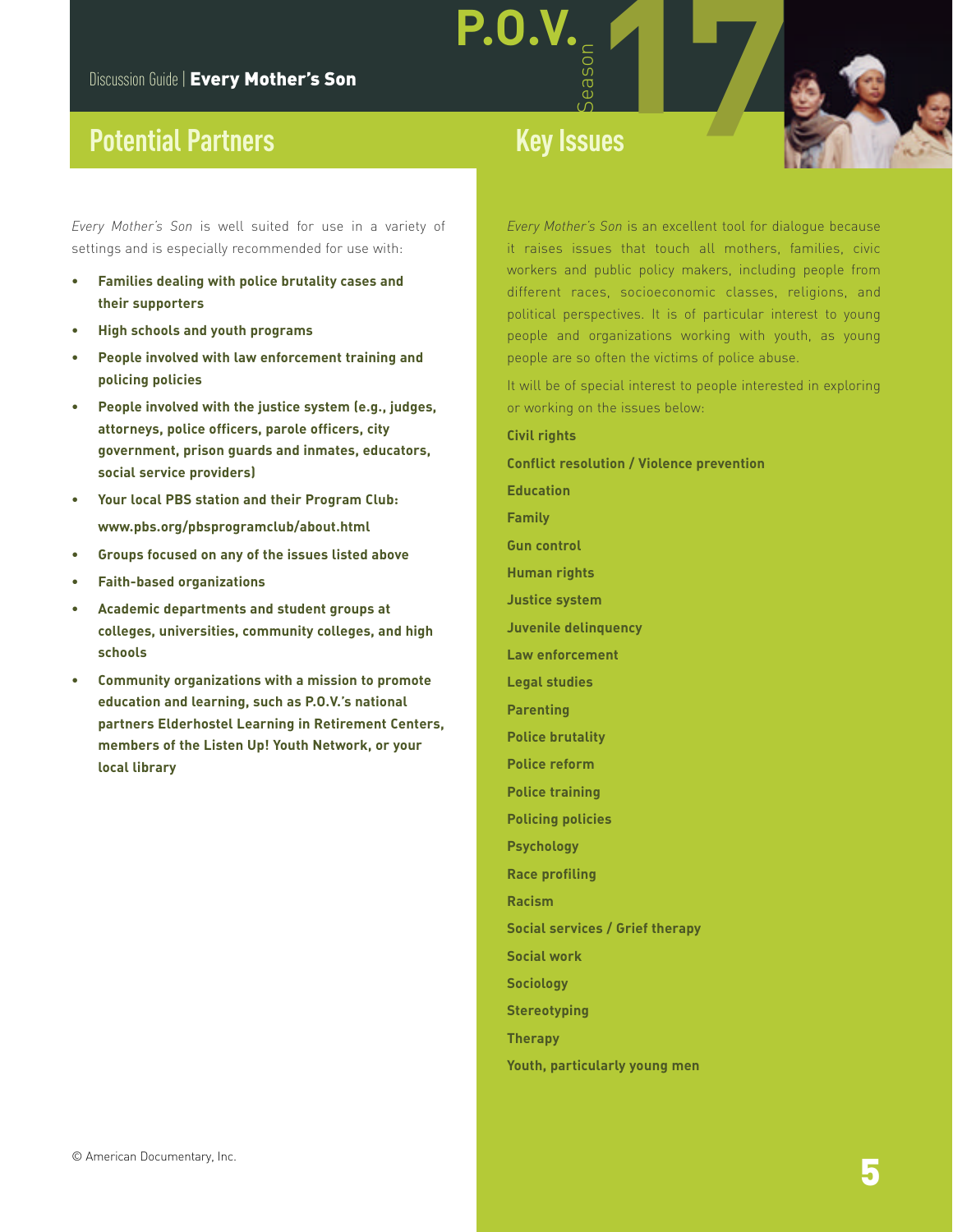#### People We Meet in Every Mother's Son



**Iris Baez,** mother of Anthony Raymond Baez, slain 1994; lives in the Bronx



**Kadiatou Diallo,** mother of Amadou Diallo, slain 1999; left Guinea, West Africa, to live in New York after her son was killed



**Doris Busch Boskey,** mother of Gary (Gidone) Busch, slain 1999; lives in Long Island



**Sean Carroll,** first police officer to open fire on Amadou Diallo



**Rafael Eisenberg,** witness to Gary (Gidone) Busch's shooting



**Tony Gair,** Diallo family attorney



**Rudolph Giuliani,** New York City mayor from 1994 to 2001



**Clifton Hollingsworth,** NYPD detective and founding member, 100 Blacks in Law Enforcement Who Care



**Susan Karten,** Baez family attorney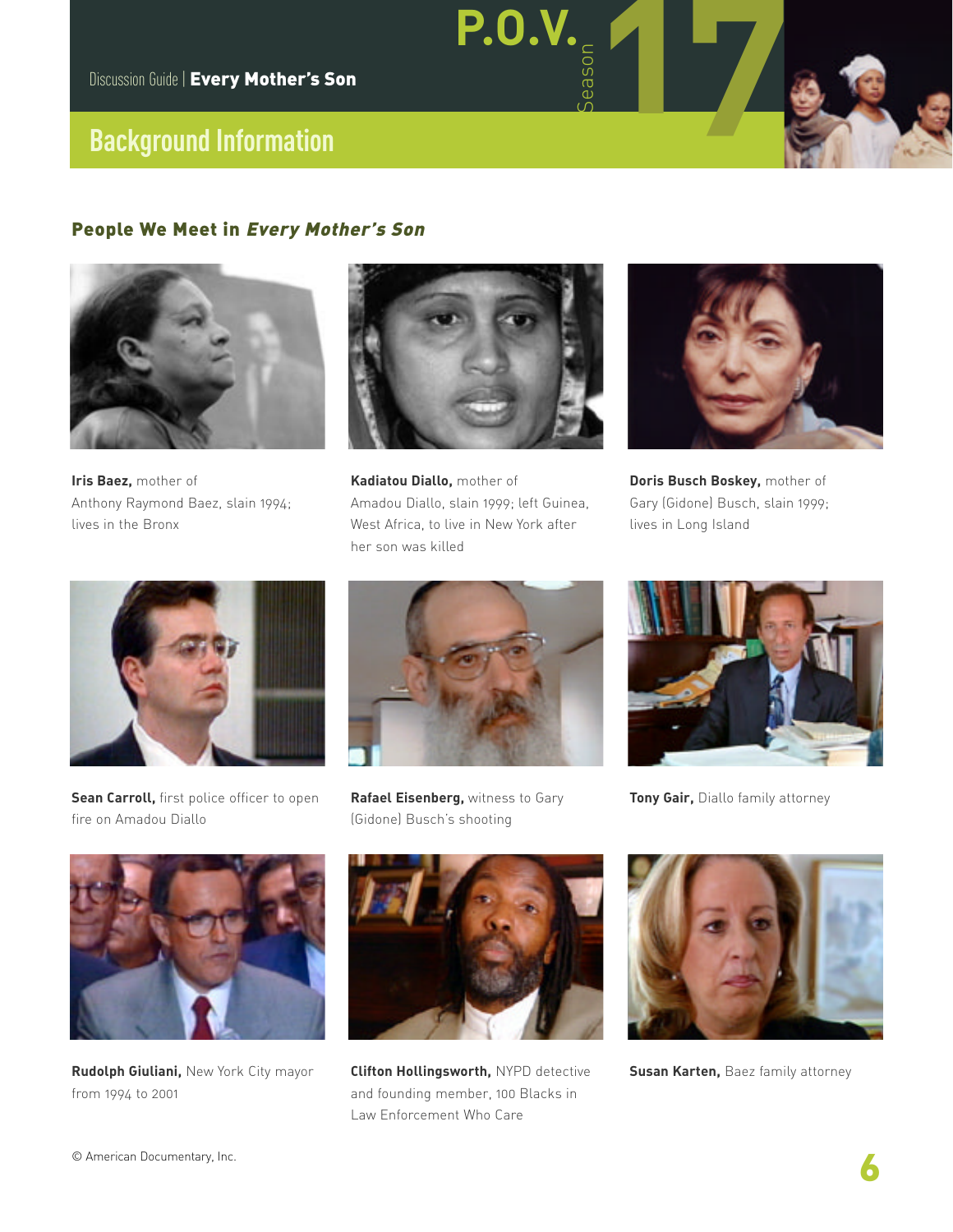



**Alan LeBlanc,** Baez family attorney **Francis Livoti,** police officer who killed Anthony Baez



**Richie Perez,** Founder, National Congress for Puerto Rican Rights and Justice Committee, anti-police brutality activist, deceased March 2004



**Howard Safir,** New York City police commissioner from April 1996 to August 2000



**Judge Gerald Scheindlin,** presided over Francis Livoti's criminal trial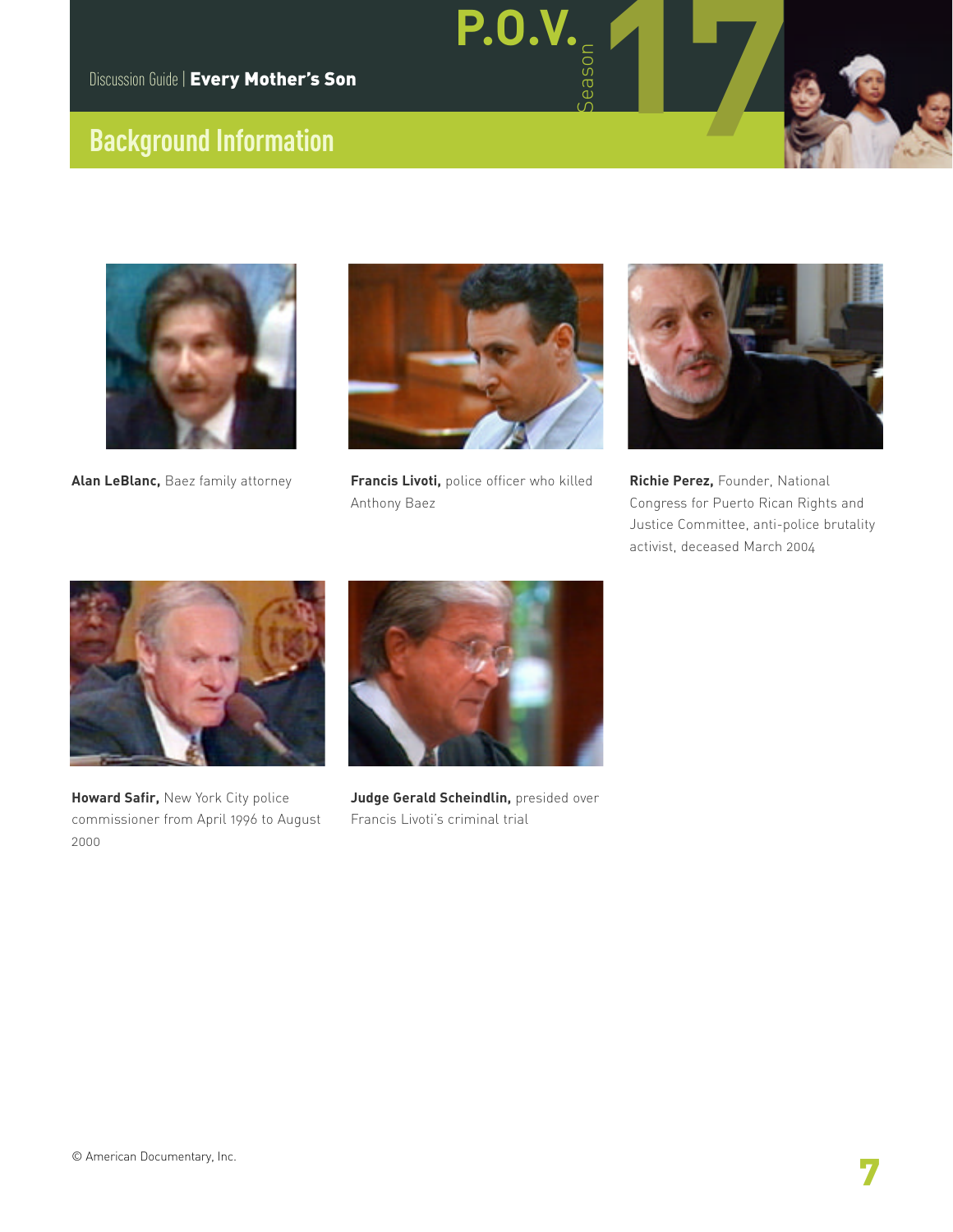#### Updates

In 1998, Iris Baez founded the Anthony Baez Memorial Fund, which is dedicated to assisting families confronted with police violence. Recently, Iris made the decision to run for public office because she feels that "working on the inside" will be the most significant way to impact police training and education. In 2000, the street where Anthony was killed was renamed "Anthony Baez Place" in his honor and as a reminder of the human cost of police brutality.

Kadiatou Diallo is the founder of the Amadou Diallo Foundation, dedicated to the promotion of racial healing through educational programs. She recently published her autobiography, *MY HEART WILL CROSS THIS OCEAN: My Story, My Son, Amadou*.

As of August 2004, Doris Busch Boskey is waiting for a decision from the Civilian Complaint Review Board concerning her case. She continues to speak out about the cover-up, evidence tampering and demonization that went on in Gary's case. In addition, she is working to promote better screening and training of police officers, especially in the use of patience and verbal communication as opposed to the use of physical force and tools like pepperspray. She is working to publish a book of Gary's poetry, which he finished and designed just weeks before he was killed.

Due to its apparent success in reducing crime rates during his years as mayor in New York City, the "Giuliani model" of policing is being exported to other U.S. cities and internationally. However, documentation exists showing flaws in Mayor

Giuliani's approach and that crime reduction has been achieved using models that employ greater citizen involvement in policing practices. (See Human Rights First letter regarding Giuliani Plan for Mexico City in the Resources section (p. 20) for more information and counter-arguments against adopting the "Giuliani model" in Mexico City.]



*Iris Baez, Kadiatou Diallo and Doris Busch Boskey (left to right)*  Photo: Anna Curtis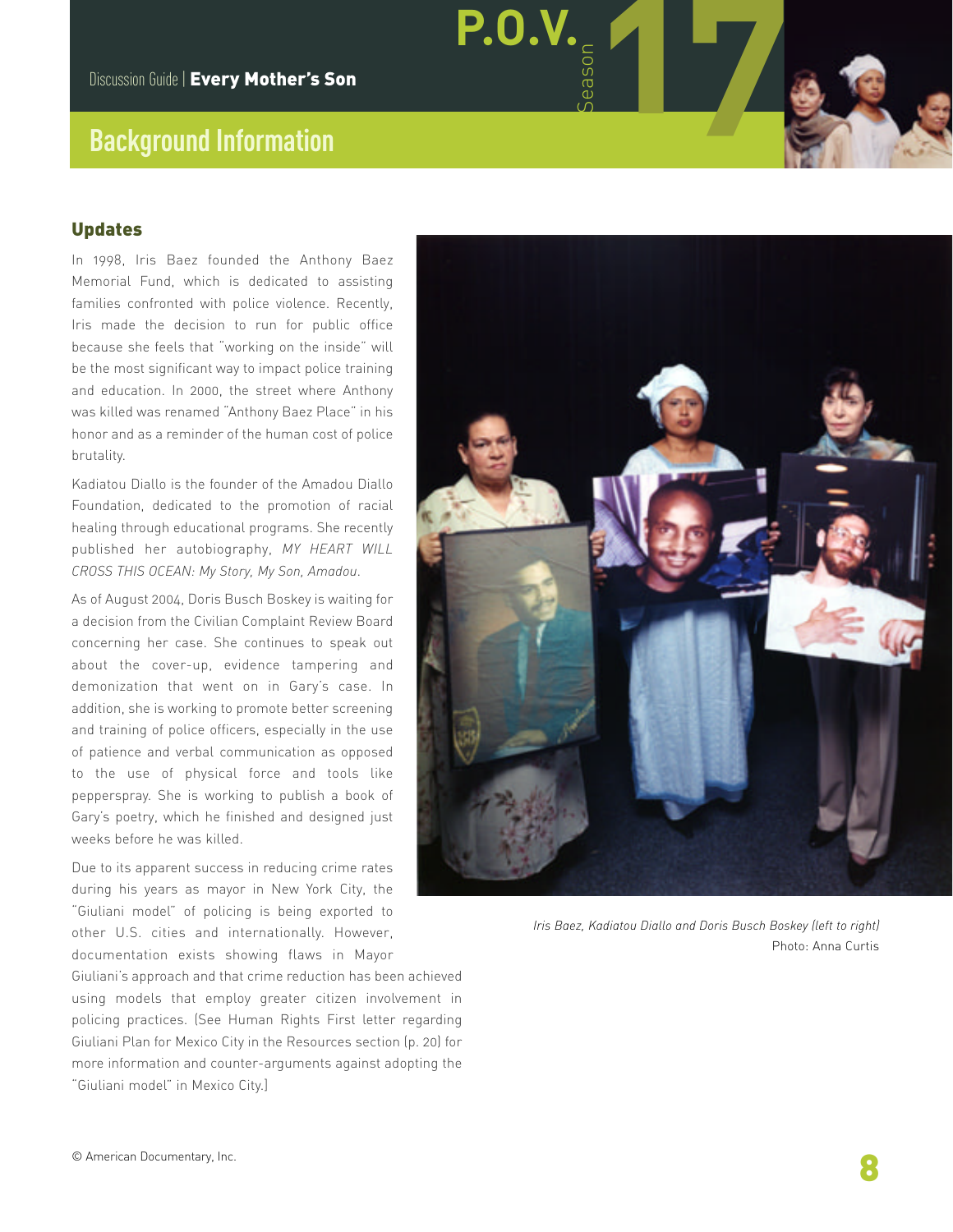#### Film Background

• Police abuse remains one of the most serious and divisive human rights violations in the United States. The excessive use of force by police officers, including unjustified shootings, severe beatings, fatal chokings, and rough treatment, persists because overwhelming barriers to accountability make it possible for officers who commit human rights violations to escape due punishment and often to repeat their offenses. ("Shielded from Justice: Police Brutality and Accountability in the United States," Human Rights Watch, 1998)

Two years after police shot Amadou Diallo and Gary (Gidone) Busch, there was still no comprehensive accounting on police shootings and use of non-deadly force for all of the nation's 17,000 police departments. ("When the Police Shoot, Who's Counting?" *New York Times*, April 29, 2001)

• In New York City, the "Quality of Life" campaign initiated and implemented by Mayor Rudolph Giuliani and police commissioner William Bratton starting in 1994 was based on the "Broken Windows Theory," which was developed by James Q. Wilson and George L. Kelling. Wilson and Kelling used the analogy of a broken window to describe the connection between disorder and crime. (Chris Cunneen, "Zero Tolerance Policing." *Aboriginal and Torres Strait Islander Commission (*ATSIC), 1999. http://www.atsic.gov.au)

According to the "Broken Windows Theory," disorder and crime are usually inextricably linked, in a kind of developmental sequence. Some social psychologists and police officers agree that if a window in a building is broken and is left unrepaired, all the rest of the windows will soon be broken. One unrepaired window is a signal that no one cares, and so breaking more windows costs nothing. Serious street crime flourishes in areas in which disorderly behavior goes unchecked. The unchecked panhandler is, in effect, the first broken window. Just as physicians now recognize the importance of fostering health rather than simply treating illness, so the police—and the rest of us—ought to recognize the importance of maintaining intact communities without "broken windows." (Chris Cunneen, "Zero Tolerance Policing." *Aboriginal and Torres Strait Islander Commission (*ATSIC), 1999. http://www.atsic.gov.au)

In New York, this theory was the underpinning of "Zero Tolerance" policing, a strategy of law enforcement characterized by "street sweeps," "crackdowns" and other aggressive enforcement tactics such as stop-and-frisk. Under this approach, the primary method of solving many neighborhood problems is the enforcement of misdemeanor laws against "Quality of Life" offenses such as vagrancy, disorderly conduct, littering and loitering, resulting in arrest and conviction. ("Organized for Change: The Activists's Guide to Police Reform," PolicyLink, 2004, p. 4)

Season **17 P.O.V.**

George Kelling later wrote that the ideas presented in "Broken Windows" were antithetical to the kinds of tactics used in New York, particularly the use of street-sweeping tactics targeting "undesirables." Rather, Kelling and Wilson had advocated close collaboration between police and citizens, including street people, in the development of neighborhood standards. Moreover, neighborhood rules were to be enforced for the most part through nonarrest approaches—education, persuasion, counseling and ordering—so that arrest would only be resorted to when other approaches failed. ("Organized for Change: The Activists's Guide to Police Reform," PolicyLink, 2004, p.4–5)

• Another feature of the Giuliani/Bratton policing model was the introduction of Compstat, a system that provided up-tothe-minute crime statistics to police commanders by precinct and then held precinct leaders responsible for cutting crime rates in those communities. Critics of this program argued that it blanketed neighborhoods (usually those populated by people of color) with police forces and led to massive street sweeps targeting men of color and often leading to civil rights violations. Some police officers and precincts felt it put pressure on them to make greater numbers of arrests and issue greater numbers of summonses even if crime wasn't increasing in the precinct. (Chris Cunneen, "Zero Tolerance Policing." *Aboriginal and Torres Strait Islander Commission (*ATSIC), 1999. http://www.atsic.gov.au)

• In 1995, the racial distribution of the NYPD was 72.2% white, 15.2% Latino, 11.5% African-American and 1.1% "other," including Asian. Amnesty International is disturbed by evidence suggesting that a disproportionate number of people shot in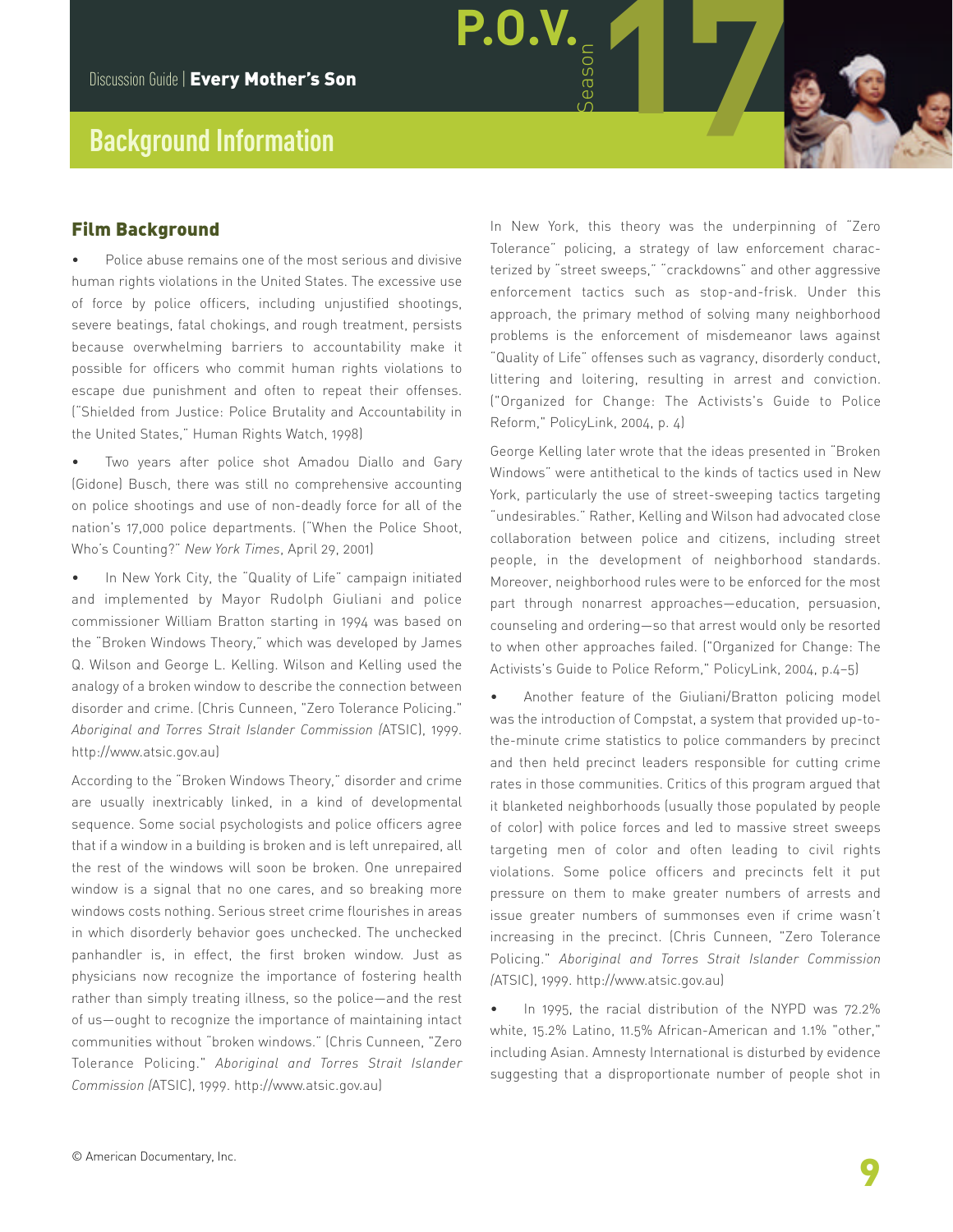apparently nonthreatening or questionable circumstances in New York City are racial minorities. At least 32 of the 35 suspects shot by police in the cases examined by Amnesty International were minorities (16 were Latino, 15 were black, 1 was Asian, 1 was white, and in two cases the race of the deceased was unknown). While it appears that much of the abuse is directed toward racial minorities, the problem of excessive force within the NYPD is not confined exclusively to white officers and may reflect a wider police culture. ("Police Brutality and Excessive Force in the NYPD," Amnesty International, 1999)

• Several prominent civil liberties and lawyers' associations have called for the office of State Special Prosecutor to be reestablished, and for its jurisdiction to extend to police brutality cases. In New York, such an office operated from 1972 to 1990 to investigate and prosecute allegations of corruption within NYC's criminal justice system, independently of the district attorneys. ("Police Brutality and Excessive Force in the NYPD," Amnesty International, 1999)

• New York City has had a Civilian Complaint Review Board to investigate complaints by members of the public against police officers since 1953. Until 1987 the board was composed entirely of nonuniformed members of the police department. From 1987 until 1993, the CCRB was composed of six private citizens appointed by the mayor and six civilian employees of the police department appointed by the police commissioner; it lacked subpoena power and most of its investigators were serving police officers. There was increasing concern about the board's lack of independence and the very small proportion of complaints that were substantiated (around 7% on average).

• In 1997, a task force to review police-community issues was established by the mayor of New York following the beating and torture of Abner Louima. The Mayor's Task Force on Police-Community Relations was comsisted of 31 members including clergy, the director of the New York Civil Liberties Union, members of the City Council, community leaders, a retired police chief and lawyers. The task force recommended:

• the elimination of the 48-hour rule, which prohibits the questioning of police officers suspected of criminal activity for 48 hours after the event (a killing by a police officer, for example)

Season **17 P.O.V.**

- the adoption of an NYPD affirmative action plan
- the development of a comprehensive NYPD employment plan that includes a prospective residency requirement for police officers and the development of a Police-Community Relations training program, increasing the NYPD Academy training program from six months to a year
- the creation of websites to provide the public access to data collected by the NYPD and the CCRB.

Mayor Giuliani rejected the recommendations of the Task Force in March 1998. He publicly criticized its Majority Report. (Law and Justice Report, ATSIC, 1999; see "Deflecting Blame: Dissenting Report of Mayor Rudolph Giuliani's Task Force on Police/Community Relations" in the Resources section (p. 21) for a community-initiated review of the Task Force's recommendations and reaction to the mayor's response.)

In some communities, years of strained relations between the police and communities have led to new, community-based approaches. In Boston, for example, the police department chose a path of strategic, narrowly targeted enforcement based on a problem-solving model heavily supported by intervention and prevention initiatives. During the early 1990s, in partnership with the community, the private sector and other governmental agencies, the Boston Police Department initiated a job training program that resulted in employment opportunities for at-risk youth, coordinated a youth service provider network to link youth to needed social services, and launched an initiative to improve the attendance rates of truant students. Through this new approach, Boston was able to reduce crime at a level equal to that achieved by New York City under Mayor Giuliani. ("Organized for Change: An Activists's Guide to Police Reform," PolicyLink, 2004, p. 6)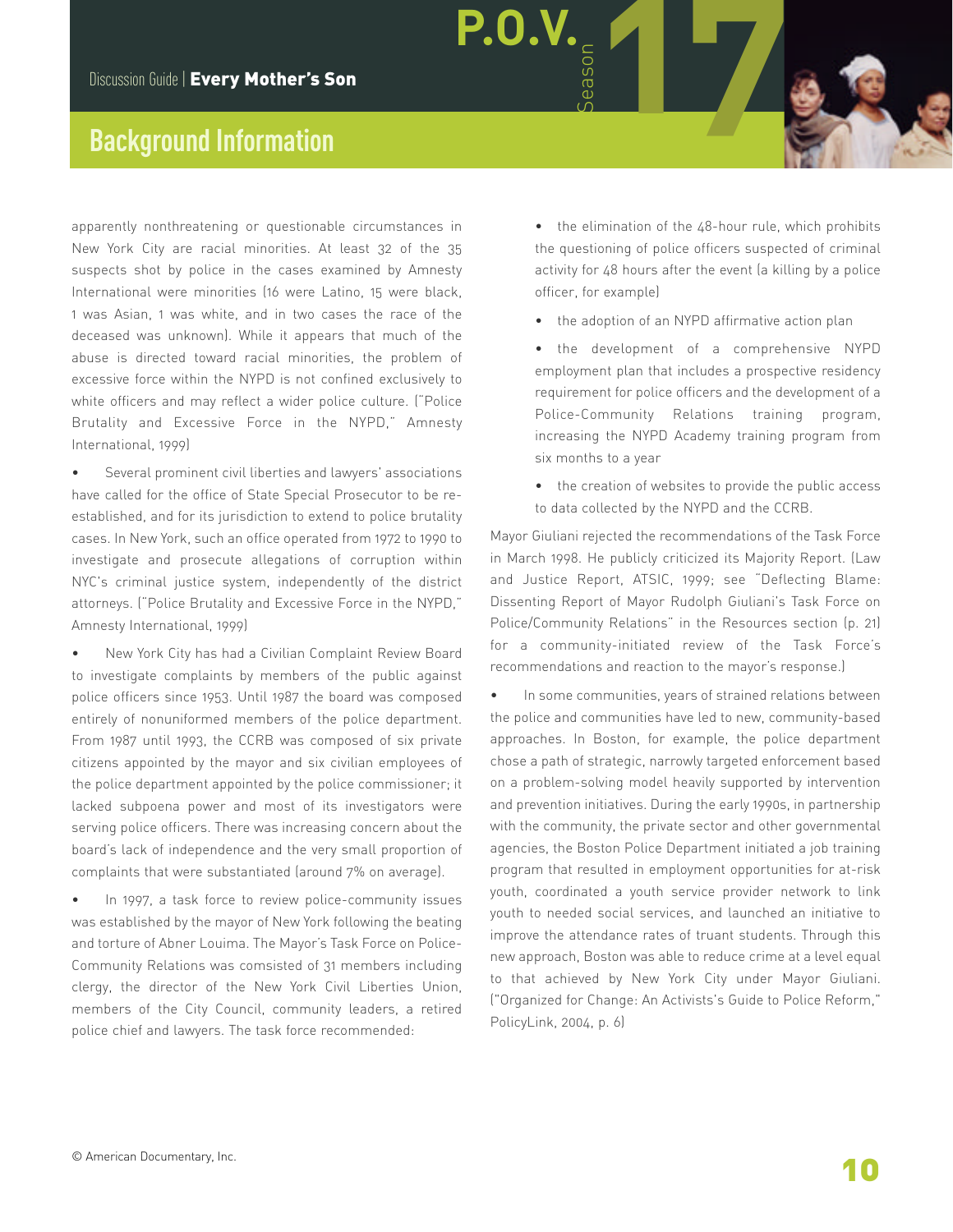#### Glossary

#### **"Blue Wall of Silence"**

The secrecy of police officers who lie or look the other way to protect other police officers; "the blue wall cracked when some officers refused to take part in the cover-up." (http://blue\_wall\_of\_silence.bluerider.com)

#### **"Civil Disobedience"**

Civil disobedience is a form of nonviolent breaking of the law to call attention to a particular law or set of laws with questionable morality or legitimacy. (Legal Definitions.com)

#### **"Civilian Complaint Review Board (CCRB)"**

The New York City Civilian Complaint Review Board is an independent and non-police mayoral agency, which empowered to receive, investigate, hear, make findings and recommend action on complaints against New York City police officers that allege the use of excessive or unnecessary force, abuse of authority, discourtesy, or the use of offensive language. Dispositions by the board on complaints are forwarded to the police commissioner. As determined by the board, dispositions may be accompanied by recommendations regarding disciplinary measures.

(http://www.nyc.gov/html/ccrb/home.html)

A CCRB may investigate complaints involving excessive force; abuse of authority; discourtesy; and offensive language (including slurs against a person's sexual orientation, race, ethnicity, religion, gender or disability). Other types of misconduct, including corruption, do not fall within its jurisdiction. ("Police Brutality and Excessive Force in the NYPD," Amnesty International, 1999)

#### **"Criminally Negligent Homicide"**

A person is guilty of Criminally Negligent Homicide when that person engages in conduct that creates or contributes to a substantial and unjustifiable risk that another person's death will occur. (Penal Law 125.10)

#### **"The Diallo Package"**

Proposed legislation from the Black, Puerto Rican and Hispanic Caucus, and authored by Assemblyman William Scarborough (D-St. Albans). The package includes the creation of a police

academy for minorities, the creation of a special prosecutor for allegations of police misconduct, incentives for officers to live in the city, and financial benefits for bilingual officers. The package has passed the Assembly and is pending in the state Senate. (Economy Spurs Biggest Concern Among Blacks, *Times-Ledger*, July 13, 2000]

#### **"Manslaughter in the Second Degree"**

Season **17 P.O.V.**

A person is guilty of Manslaughter in the Second Degree when that person engages in conduct that creates or contributes to a substantial and unjustifiable risk that another person's death will occur and when he or she is aware of and consciously disregards that risk. (Reckless Homicide, Penal Law 125.15[1])

#### **"Pepper Spray"**

Pepper spray ("OC" in police jargon for its Latin name of oleoresin capsicum), an oil derived from cayenne peppers, is classified as a chemical weapon, and as such is banned for use in war—but not in domestic police work. Pepper spray was introduced to the U.S. in the 1980s by the Postal Service, which used it as a dog repellant. Thereafter, it was quickly adopted by corrections officers and police departments, which adopted it primarily for use in incapacitating violent suspects. (FAIR, Extra, March/April 2000)

#### **"Slam and Jam"**

Slang for the police practice of slamming a suspect against the wall and physically abusing him/her. (Tony Gair, in *Every Mother's Son*)

#### **"Zero Tolerance"**

The idea behind zero tolerance policing is that a strong law enforcement approach to minor crime (in particular public disorder offenses) will prevent more serious crime from occurring and will ultimately lead to falling crime rates. While there can be no singular definition of zero tolerance policing, it is certainly most commonly associated with an NYPD policy of strict law enforcement toward "antisocial" behavior and "quality of life" offenses including public drinking, jaywalking, vagrancy, loitering and panhandling. (Cunneen, Chris. "Zero Tolerance Policing." *Aboriginal and Torres Strait Islander Commission* (ATSIC), 1999. http://www.atsic.gov.au)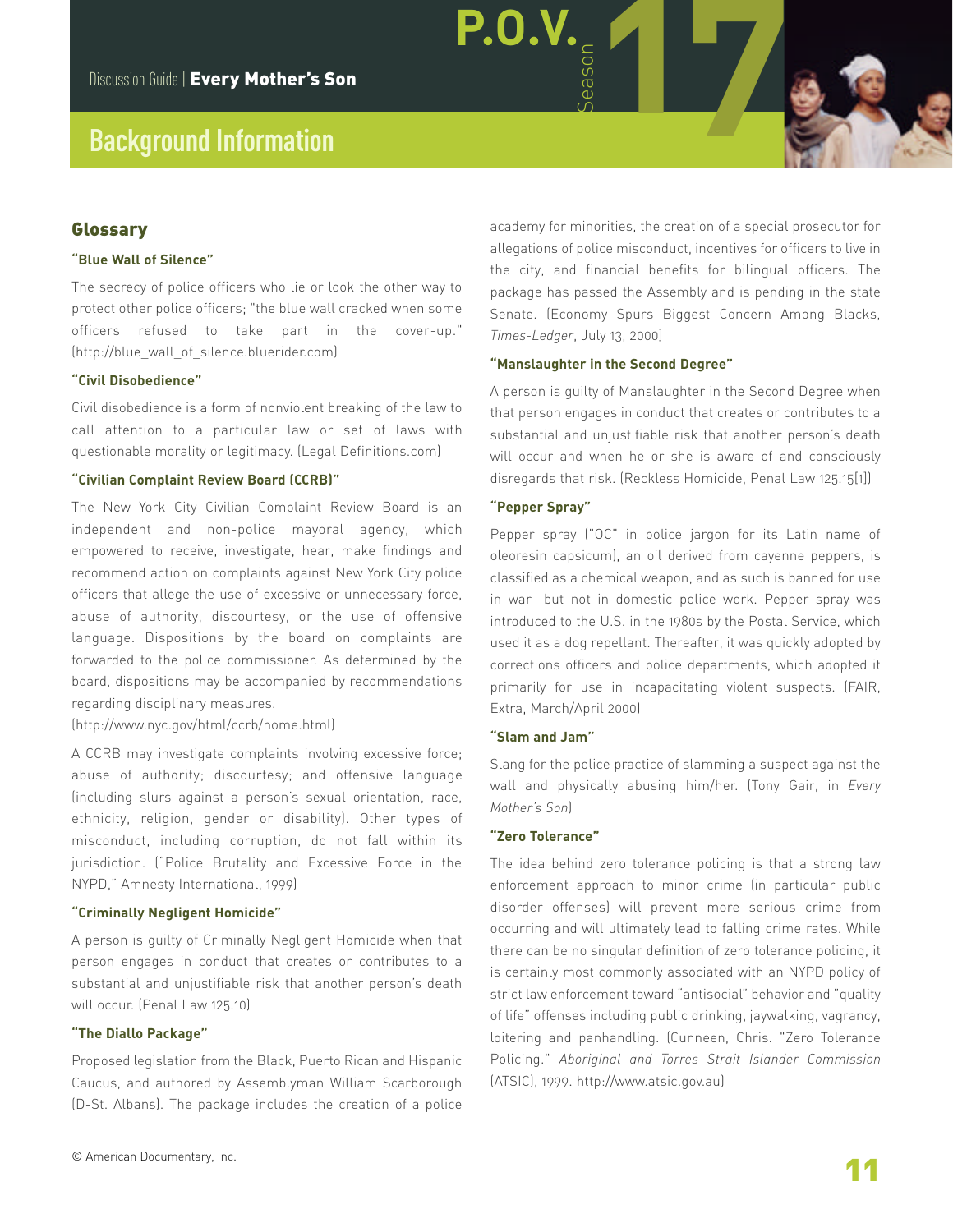## **Using This Guide**

This guide is designed to help you use Every Mother's Son as the centerpiece of a community event. It contains suggestions for convening an event, as well as ideas for how to help participants think more deeply about the issues in the film. The discussion questions are designed for a broad audience. Rather than attempt to address them all, choose one or two that best meet the needs and interests of your group.

Season **17 P.O.V.**

#### Planning an Event

In addition to showcasing documentary films as an art form, screenings of P.O.V. films can be used to present information, get people interested in taking action on an issue, provide opportunities for people from different groups or perspectives to exchange views, and/or create space for reflection. Using the questions below as a planning checklist will help ensure a high-quality/highimpact event.

• Have you defined your goals? With your partner(s), set realistic goals. Will you host a single event or engage in an ongoing project? Being clear about your goals will make it much easier to structure the event, target publicity, and evaluate results.

Does the way you are planning to structure the event fit your goals? Do you need an outside facilitator, translator, or sign language interpreter? If your goal is to share information, are there local experts on the topic who should be present? How large an audience do you want? (Large groups are appropriate for information exchanges. Small groups allow for more intensive dialogue.)

Have you arranged to involve all stakeholders? It is especially important that people be allowed to speak for themselves. If your group is planning to take action that affects individuals other than those present, how will you give voice to those not in the room?

Is the event being held in a space where all participants will feel equally comfortable? Is it wheelchair accessible? Is it in a part of town that's easy to reach by various kinds of transportation? If you are bringing together different constituencies, is it neutral territory? Does the physical configuration allow for the kind of discussion you hope to have?

• Will the room setup help you meet your goals? Is it comfortable? If you intend to have a discussion, can people see one another? Are there spaces to use for small breakout groups? Can everyone easily see the screen and hear the film?

• Have you scheduled time to plan for action? Planning next steps can leave people feeling energized and/or optimistic, even if the discussion has been difficult. Action steps are especially important for those who already have a good deal of experience talking about the issue(s) on the table. For participants new to the issue(s), just engaging in public discussion serves as an action step.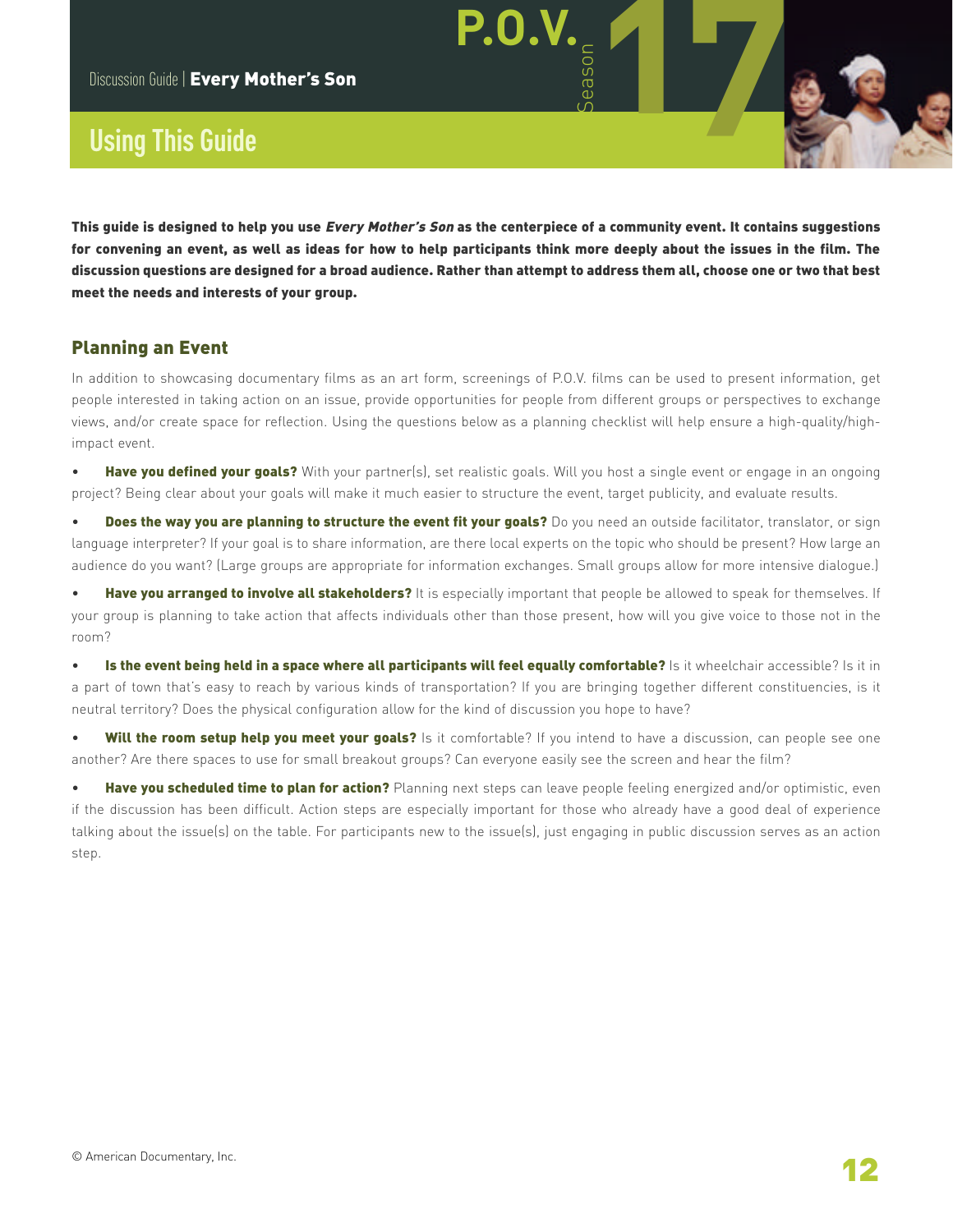## **Using This Guide**

#### Facilitating a Discussion

Controversial or unusual topics often make for excellent discussions. By their nature, those same topics also give rise to deep emotions and strongly held beliefs. As a facilitator, you can create an atmosphere where people feel safe, encouraged, and respected, making it more likely that they will be willing to share openly and honestly. Here's how:

#### Finding a Facilitator

**P.O.V.**

Some university professors, human resource professionals, clergy, and youth leaders may be specially trained in facilitation skills. In addition to these local resources, groups such as the National Conference of Community and Justice [\(www.nccj.org\)](http://www.nccj.org) may have some advice on good facilitators in your community.

Season **17**

#### Preparing Yourself

Identify your own hot-button issues. View the film before your event and give yourself time to reflect so you aren't dealing with raw emotions at the same time that you are trying to facilitate a discussion.

Be knowledgeable. You don't need to be an expert on law enforcement or policing to facilitate a discussion, but knowing the basics can help you keep a discussion on track and gently correct misstatements of fact. In addition to the Background section, you may want to take a look at the suggested websites in the Resources section on p. 20.

Be clear about your role. You may find yourself taking on several roles for an event: host, organizer, projectionist. If you are also planning to serve as facilitator, be sure that you can focus on that responsibility and avoid distractions during the discussion. Keep in mind that being a facilitator is not the same as being a teacher. A teacher's job is to convey specific information. In contrast, a facilitator remains neutral, helping move along the discussion without imposing his or her views on the dialogue.

Know your group. Issues can play out very differently for different groups of people. Is your group new to the issue or have they dealt with it before? Factors like geography, age, race, religion, and socioeconomic class can have an impact on comfort levels, speaking styles, and prior knowledge. If you are bringing together different segments of your community, we strongly recommend hiring an experienced facilitator.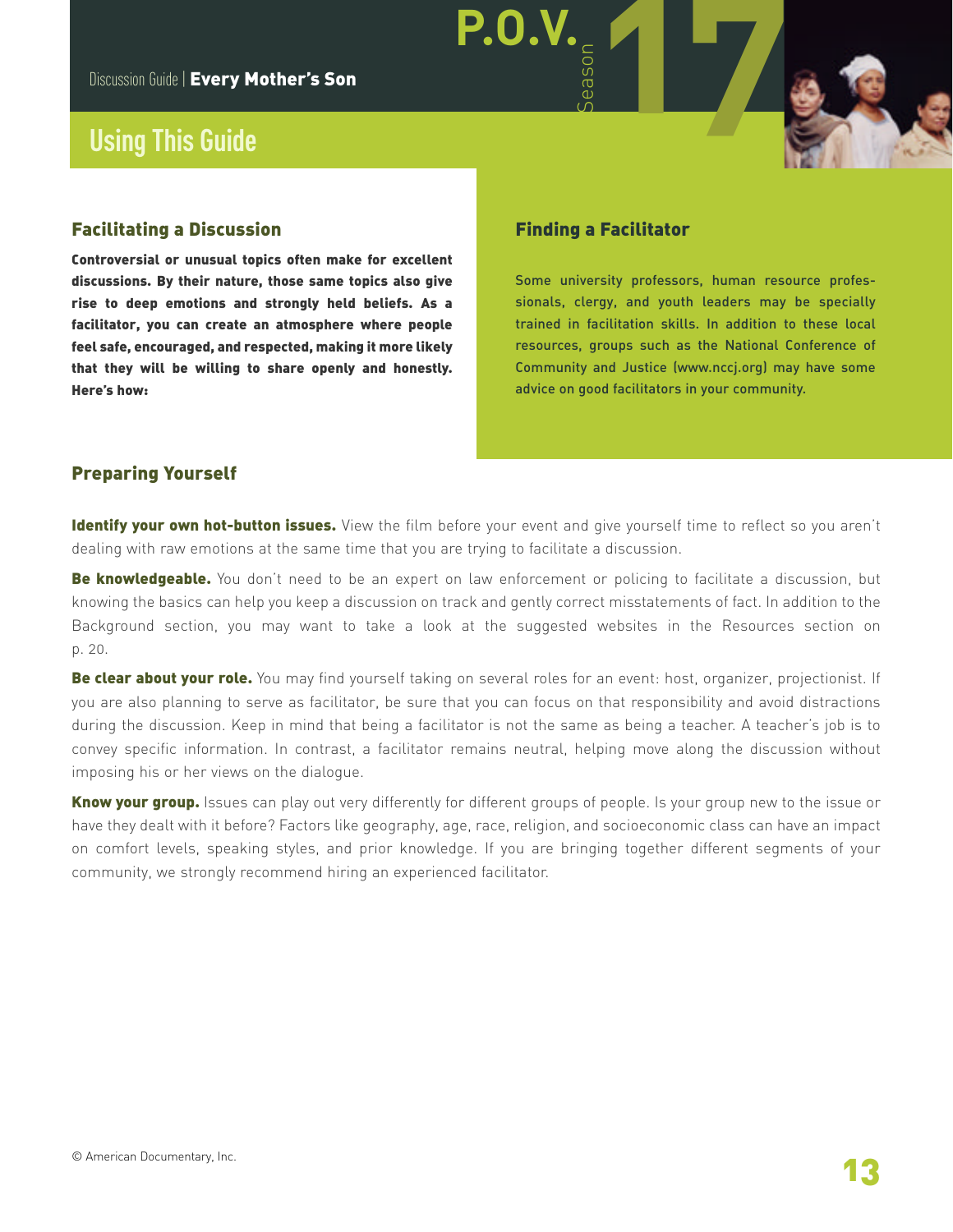## **Using This Guide**

#### Preparing the Group

**Consider how well group members know one another.** If you are bringing together people who have never met, you may want to devote some time at the beginning of the event for introductions.

Season **17 P.O.V.**

Provide those who hav a personal stake in the issues the opportunity to identify themselves to the group. This should be a voluntary description of personal experiences, such as working in law enforcement or losing someone to police violence.

Agree to ground rules around language. Involve the group in establishing some basic rules to ensure respect and aid clarity. Typically, such rules include no yelling or using slurs and asking people to speak in the first person ("I think …") rather than generalizing for others ("Everyone knows that …").

**Ensure that everyone has an opportunity to be heard.** Be clear about how people will take turns or indicate that they want to speak. Plan a strategy for preventing one or two people from dominating the discussion. If the group is large, are there plans to break into small groups or partners, or should attendance be limited?

Talk about the difference between dialogue and debate. In a debate, participants try to convince others that they are right. In a dialogue, people try to understand one another and expand their thinking by sharing viewpoints and actively listening to each other. Remind the group that everyone is engaged in a dialogue.

**Encourage active listening.** Ask the group to think of the event as an opportunity to listen, as well as discuss. Participants can be encouraged to listen for things that challenge as well as reinforce their own ideas. You may also consider asking people to practice formal "active listening," where participants listen without interrupting the speaker, then rephrase to see if they have heard correctly.

Remind participants that everyone sees through the lens of his or her own experience. Who we are influences how we interpret what we see. So everyone in the group may have a different view about the content and meaning of the film they have just seen, and all of them may be accurate. It can help people to understand one another's perspectives if they identify the evidence on which they base their opinions as well as share their views.

Take care of yourself and group members. If the intensity level rises, pause to let everyone take a deep breath. You might also consider providing a safe space to "vent," perhaps with a partner or in a small group of familiar faces. If you anticipate that people may be upset, be prepared to refer them to local support agencies and/or have local professionals present. Be sure to make it clear whether or not members of the press are present and whether comments are "on the record" or there is a reasonable expectation that requests for confidentiality will be honored.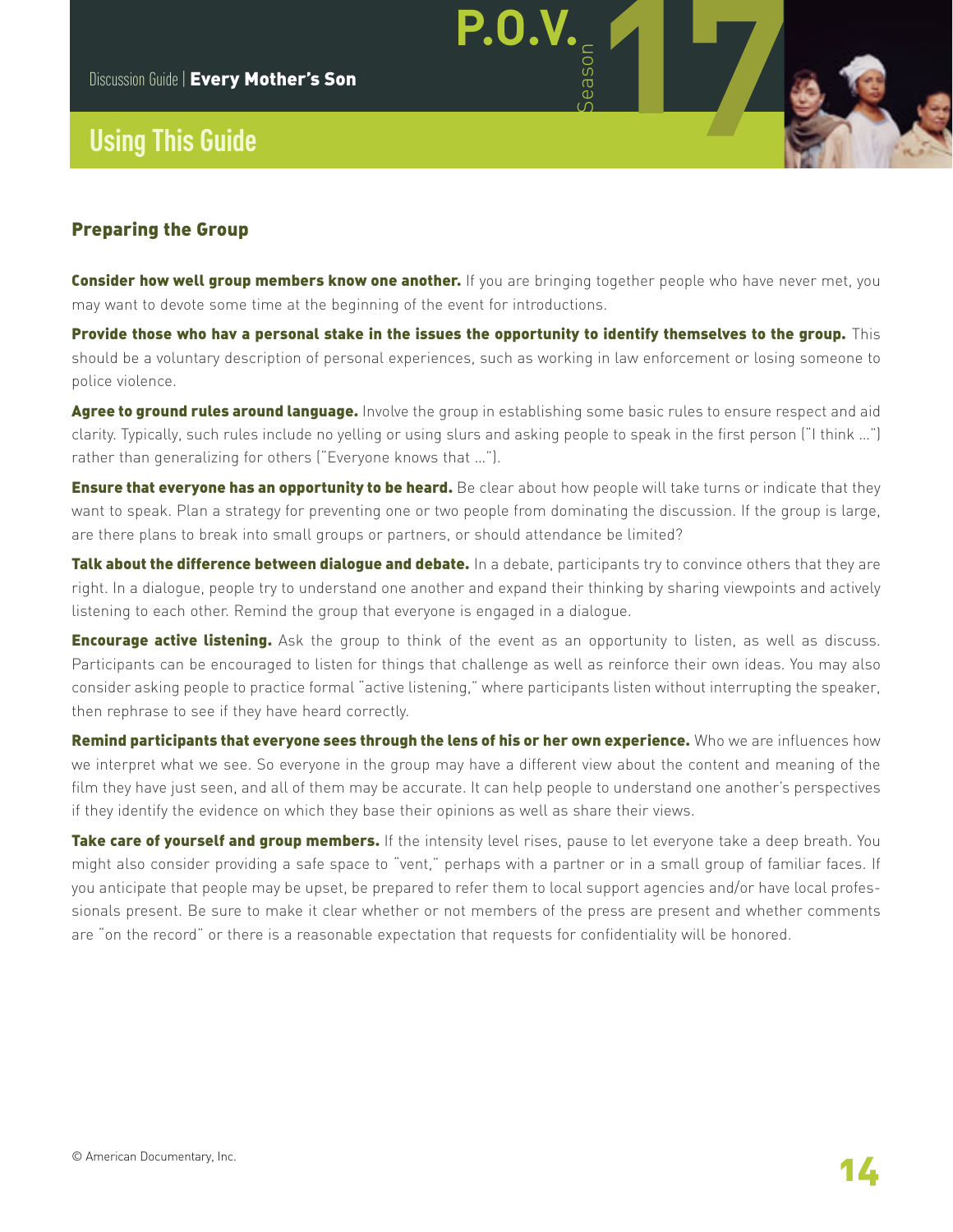## **General Discussion Questions**

When people begin to think about police misconduct, police brutality, or deaths involving police shootings, reactions can be intense. You don't want to suppress passion, but you do want participants to be thoughtful as well as emotional, to reflect and not just react. So, immediately after viewing the film, you may want to give people a few quiet moments to reflect on what they have seen or pose a general question. People may need some time to themselves to jot down or think about their answers before opening the discussion.

Unless you think participants are so uncomfortable that they can't engage until they have had a break, don't encourage people to leave the room between the film and the discussion. If you save your break for an appropriate moment during the discussion, you won't lose the feeling of the film as you begin your dialogue.

One way to get a discussion going is to pose a general question, such as:

- If you could ask anyone in the film a single question, who would you ask and what would you ask them?
- What insights or new knowledge did you gain from this film?
- If you were going to tell a friend what this film was about, what would you say?
- Two months from now, what do you think you will remember from this film and why?
- Did anything in this film surprise you? If so, what? Why was it surprising?
- What is the significance of the film's title?



*1999 memorial for police brutality victim Amadou Diallo*  Photo: Kirk Condyles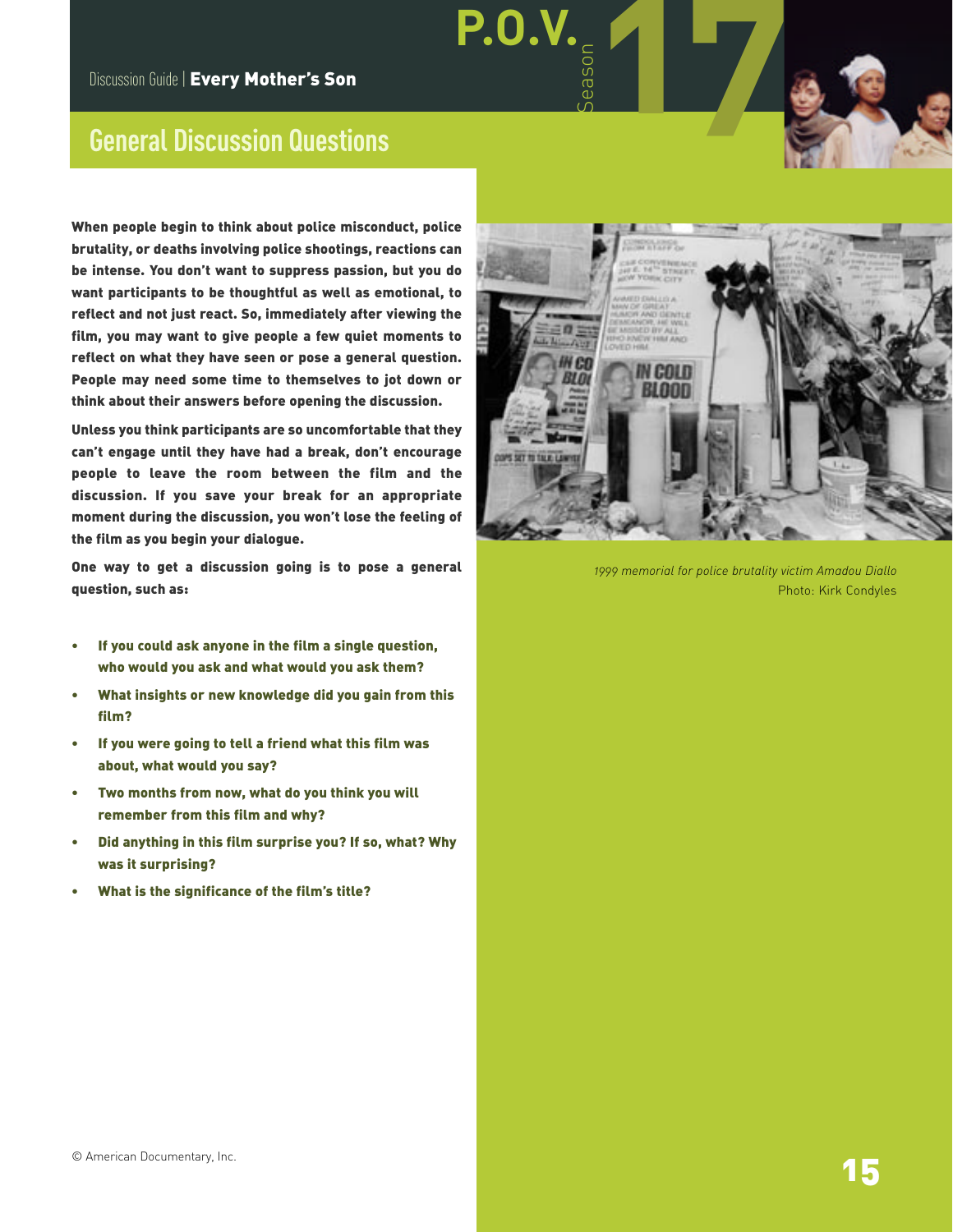## **Discussion Prompts**



*Doris Busch Boskey (second from left) and Iris Baez (fourth from right) and other mothers of police brutality victims, with Antonio Romero and William Acosta from the Latino Officers' Association* Photo: Courtesy of Anderson Gold Films

**1** Reflect a moment on a tragic experience in your own life. Iris, Kadiatou, and Doris's stories portray their ability to turn grief into action. What would motivate you or someone else to do the same? Who did the mothers reach out to (or who reached out to them)? What support could you count on?

**2** Officer Livoti says, "I'm not going to apologize for who I am, or apologize for what I've done. I've been the best cop I can be on the street, and I see no reason to be ashamed of that." What do you think he means? What concerns do you think police officers might have? Should police officers be held to a different standard than ordinary citizens? Why or why not? What is the role of the police department—and of citizens—to ensure that police are held accountable when they abuse their power?

**3** Recall Judge Sheindlin's verdict in the People v. Livoti: "Anthony Baez's death was tragic, unnecessary and avoidable. It is clear to this court that the defendant's [Francis Livoti's] conduct failed to rise to the level one would expect of a professional. His behavior did not serve to calm the waters of this rapidly unfolding minor conflict. I do not find that the defendant is innocent. I do find, based on the quality of the evidence presented, that the people have failed to establish the defendant's guilt beyond a reasonable doubt. The defendant is found not guilty." Also recall that in response to conflicting police testimonies, Judge Sheindlin stated, "There has been a nest of perjury in this courtroom." Do you think that justice was served? In all of the cases covered, why do you think the officers were acquitted at the local level? Do you think there's a problem with the way the criminal

justice system deals with these cases? In your opinion, why can't these families find justice through the courts? What do you think could be done to change the situation?

**P.O.V.** 

**4** Do you know your rights if you are arrested or questioned by police officers?

**5** We learned in the film that "Between 1994 and 1999, 107 civilian killings by police occurred in New York City under circumstances that community groups felt represented an overuse of force." How does this fact and its context make you feel about law enforcement and its role in society? What other alternatives or strategies can you think of to get handguns off the street or maintain safe neighborhoods? Is it necessary for some innocent people to be killed accidentally for society as a whole to be safe? If you think it is, where do we draw the line as a society? What do you think the relationship between the police and the people they are charged to protect should be?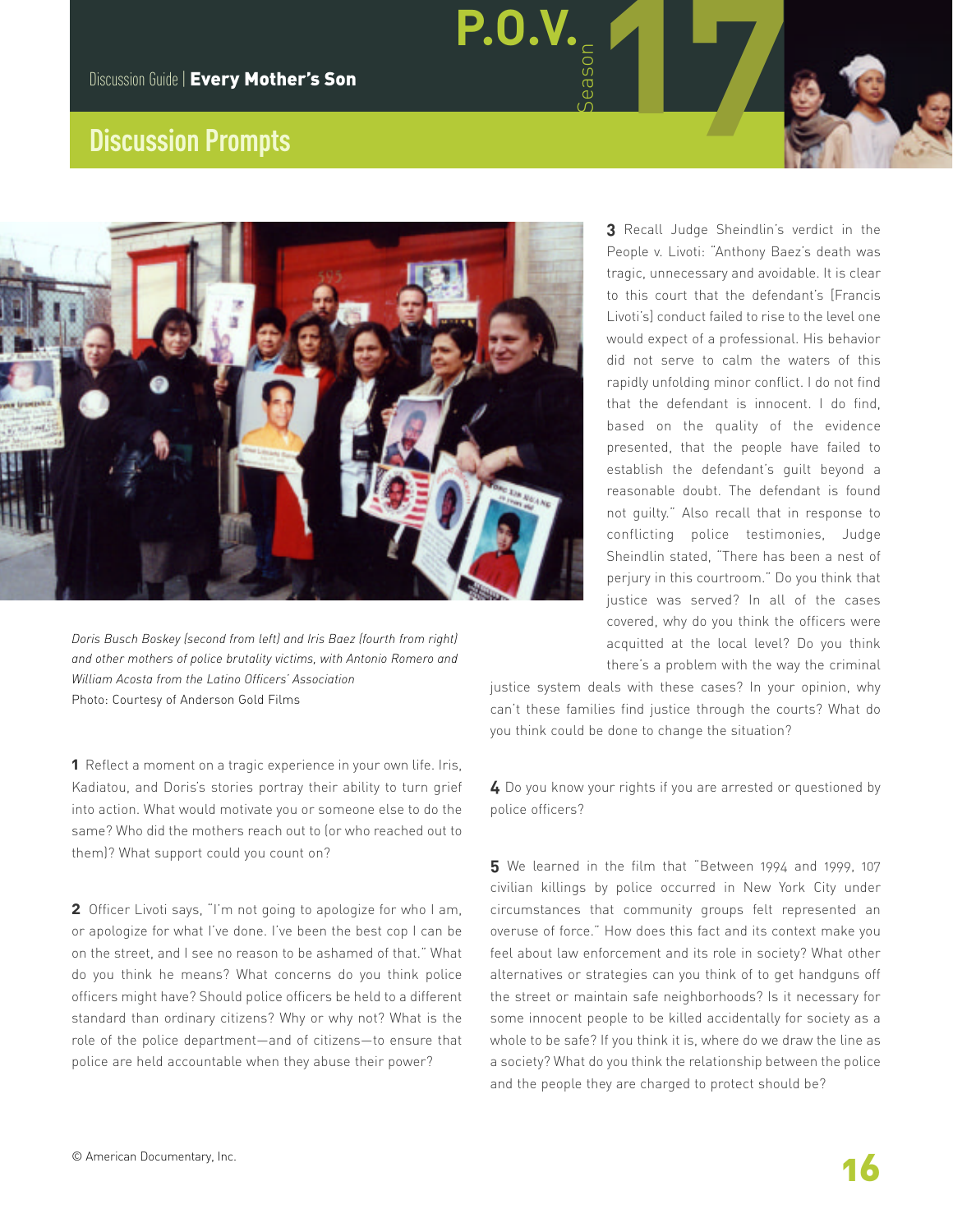## **Discussion Prompts**

**6** As Doris pointed out, the New York Police Department's patrol guide states, "The primary duty of all members of the service is to preserve human life." What happened in Gary's case and that of the others covered in the film? What other factors came into play? How can this issue be addressed in the training of police officers?

**7** In the film, Richie Perez talks about how Francis Livoti had been singled out as a problem officer and was being monitored by a supervisor at the time of the killing, yet none of this prevented Anthony's death. Why do you think the department policies were not effective in isolating Officer Livoti and preventing him from harming citizens? How could the public ensure accountability and that abusive police officers are removed from the force?

**8** Clifton Hollingsworth, the NYPD detective who is a member of 100 Blacks in Law Enforcement Who Care, said, "If I was an officer in a patrol car, and Anthony Baez and his buddy were playing football and it hit my patrol car, I would have gotten out of the patrol car too. I would have gotten out of the patrol car and I would have yelled at him, 'Yo, over here.' He would have thrown the football to me, and I would have thrown the football back, that's community policing." What does he mean by this? Are there strategies for policing that you would like to see in your community and others? What would they be?

**9** Kadiatou states, "The only reason the four officers approached my son, Amadou, that night is because he is black, the color of his skin. "Doris says about her son's death, "If it could happen to my son, it could happen to anyone." Does police abuse of power affect some communities more than others? Why or why not? If so, why do we all have a stake in making sure policing is fair and effective?

**10** Kadiatou recalls the women in a Harlem rally saying, "Every night, when my child goes out, I will not sleep until they come home." Why do you think this mother can't sleep when her child is out? Do you feel similar fears when your loved ones are not at home? If not, why might you have a stake in making sure that nobody feels that way?

Season **17 P.O.V.**

**11** The trial for the Amadou Diallo shooting was moved to Albany, NY. Kadiatou "really lost hope, because [she] learned that Albany is a very different culture in terms of experiences with the police than those who live in the Bronx." Did she have a valid point? When the "not guilty" Diallo verdict was delivered in Albany, what factors might have influenced the jury's decision?

**12** After Gary was shot by police in Brooklyn, a TV announcer reported, "Right now, a live picture of hundreds of Jews taking to the streets of Brooklyn, after a Hasidic man wielding a hammer is shot and killed by police. … Police say the man used the hammer to hit an officer in the arm. Eyewitnesses say that's not what they saw." Consider the first two sentences of this report, and then re-read the report with the eyewitnesses' claim first. How does this affect what you hear? Does the message change with the re-ordering of statements? How would you have reported the Brooklyn street scene? How do media reports about killings by police influence the way people think about these events?

13 Did the early statement by Police Commissioner Safir and Mayor Giuliani to the media supporting the police (made prior to an investigation of Gary's killing) have an impact on your initial opinion of what happened? How do political leaders influence the public's thinking about policing issues? What is their responsibility to the public when an incident occurs?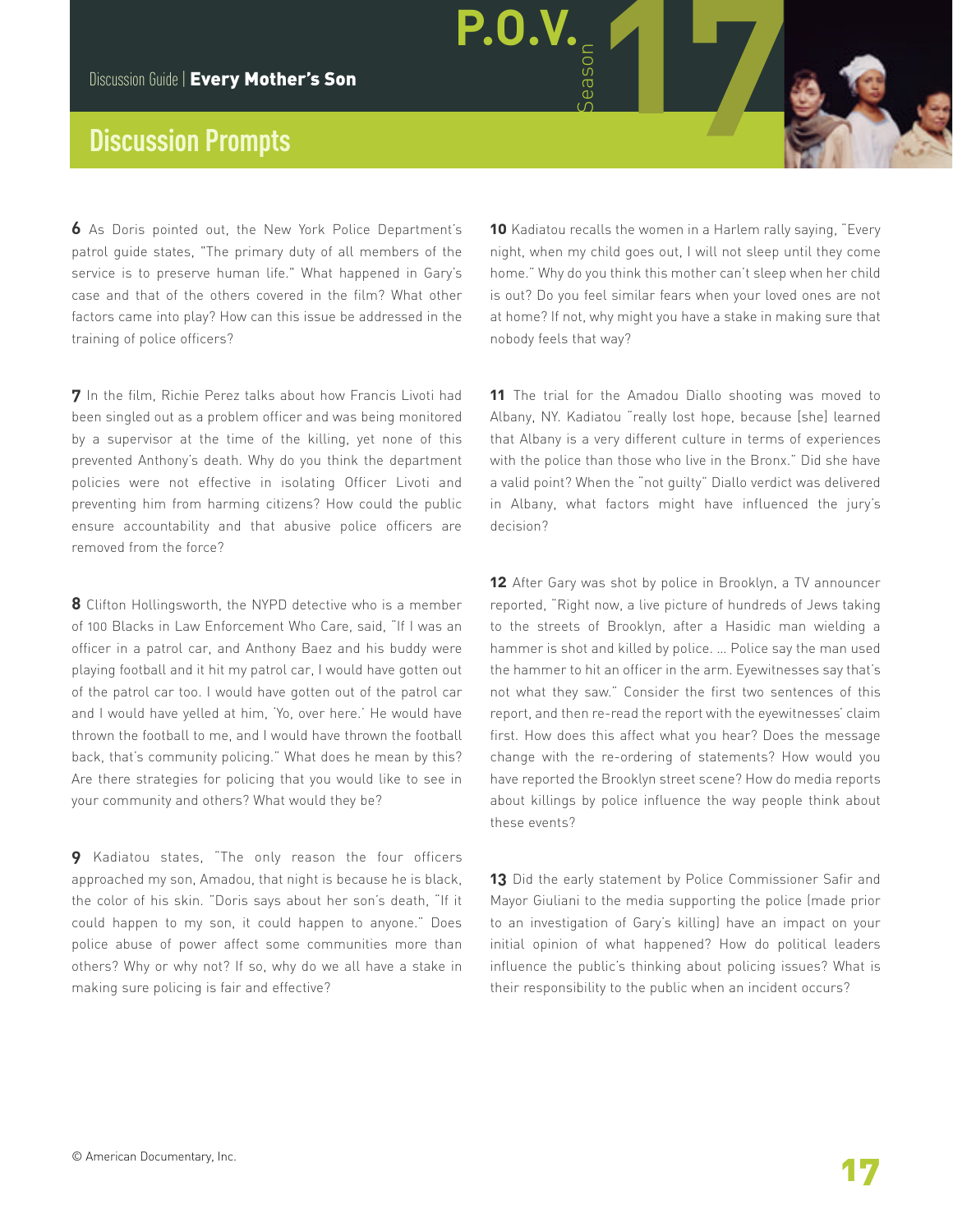## **Discussion Prompts**

**14** Doris said, "The Mayor and the Police Commissioner got together with the rabbis, the press … the very next morning at 8:30, without an investigation, and repeated the story that my son was killed while attacking an officer with a claw hammer." The next day, the *New York Times* ran a front page story with the headline, "Mayor defends police shooting of violent man." What role did the media play in the aftermath of the killings? Did they calm or complicate people's reactions to the events? Who would be reassured by the media coverage? Who would be angered? Do you think describing Gary as "violent" before an investigation took place is professional journalistic practice?

**15** Doris said, "Gary began having problems, more depression and things like that. But there was never any violence … if anything he would become more withdrawn." She believes the police, "figured they could create this image of a violent, deranged person." What do you think about this? Are emotional problems such as depression something to be feared? Have you felt depressed? How did people around you react to you while you were feeling that way? Would you prefer that they behaved differently? Do you think your local police are sufficiently trained to deal with mentally ill or emotionally disturbed people? How can this problem be better addressed by police departments and by community members?

**16** One of Doris's last statements is as follows. Take a moment and fill in the blank. "I think there's a certain feeling that we all share, because our sons didn't die because of an illness, they didn't die because they were hit by a car, there was no accident, our sons were killed by the police, and that's a far different thing than losing your son any other way. I guess it's made me more aware of what really happens out there. Things that, you know, when you live out here, I'm away from the city, and it's a quiet life and you don't have that out here. And I think what it's done is it's made me aware of  $\qquad \qquad$ 

17 Richie Perez said, "In the first year of the Giuliani administration, the number of juvenile arrests rose by 98,000." This was perceived by many as "cleaning up the streets." However, most of these encounters did not result in arrest, and even when arrests were made, many were thrown out. (See Spitzer report in the Resources section for more information on stops and frisks in New York.) Would this kind of aggressive policing be tolerated in all communities? How are civil liberties threatened with these kinds of police tactics? How does this policy impact the relationship between the police and the community? Does it make the job of policing easier or more dangerous when distrust of police is a factor in communities?

Season **17 P.O.V.**

**18** Imagine how it would be to parent surviving siblings after they've lost a brother or sister. Iris's other children would ask, "Why go to church?" "Why pray?" "Why ask God for anything, because Tony did everything step by step, and yet he was the one that was taken away?" If a child said any of the above statements to you, what would you say or do to comfort him or her? Would your actions change if an adult said these things to you? Was there a time when you said similar things to yourself or to friends? What helped you feel better?

**19** When Iris and Kadiatou visited the High School for Legal Studies in Brooklyn, Kadiatou said to the students, "This is about you also, it's about the future generation. After the verdict, we have two other people already that have been killed by the police. So what can we do about this? I would want to know from all of you, and I need you to take it seriously." If Iris, Kadiatou, and Doris were standing in front of you today, how would you answer them?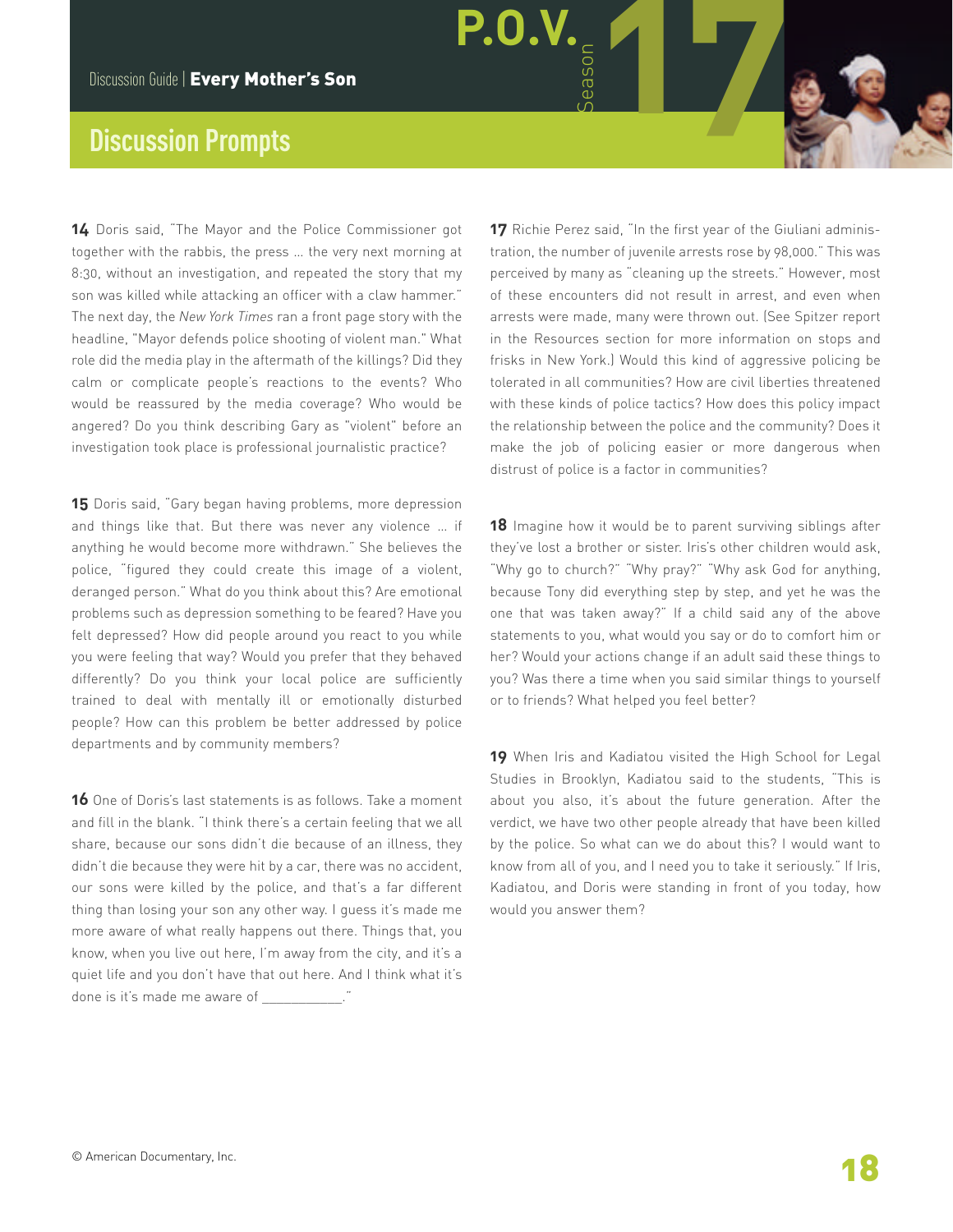## **Taking Action**

**Below are some starter suggestions to consider, depending upon your organization and community resources and needs.**

Season **17 P.O.V.**



*Family members of police brutality victims march* Photo: Kirk Condyles

• Imagine that you know a family whose child was shot and killed in an incident involving the police. Brainstorm a list of questions that you would want answered in order to understand what happened. Using this list as a starting point, create a resource list of information sources that can be distributed in your community.

• If your community decided to create an independent Citizen Complaint Review Board (CCRB) for civilian oversight of your local police department, what kinds of activities would the CCRB be concerned with? Find out if a CCRB or some other organization exists in your community and become familiar with their activities. They will also have reports from town officials, which will further inform you about how policing occurs in your neighborhoods.

Set up a visit with your local police precinct as a group and meet with some of the officers. Find out what their community policing policies and concerns are.

Imagine that you are nearby when police officers are confronting people. Brainstorm a list of civil rights due us when questioned by law enforcers. It is common practice for citizens to observe, even videotape, police behavior in civil disobedience actions. How would you prepare yourself to be one of these "observers?"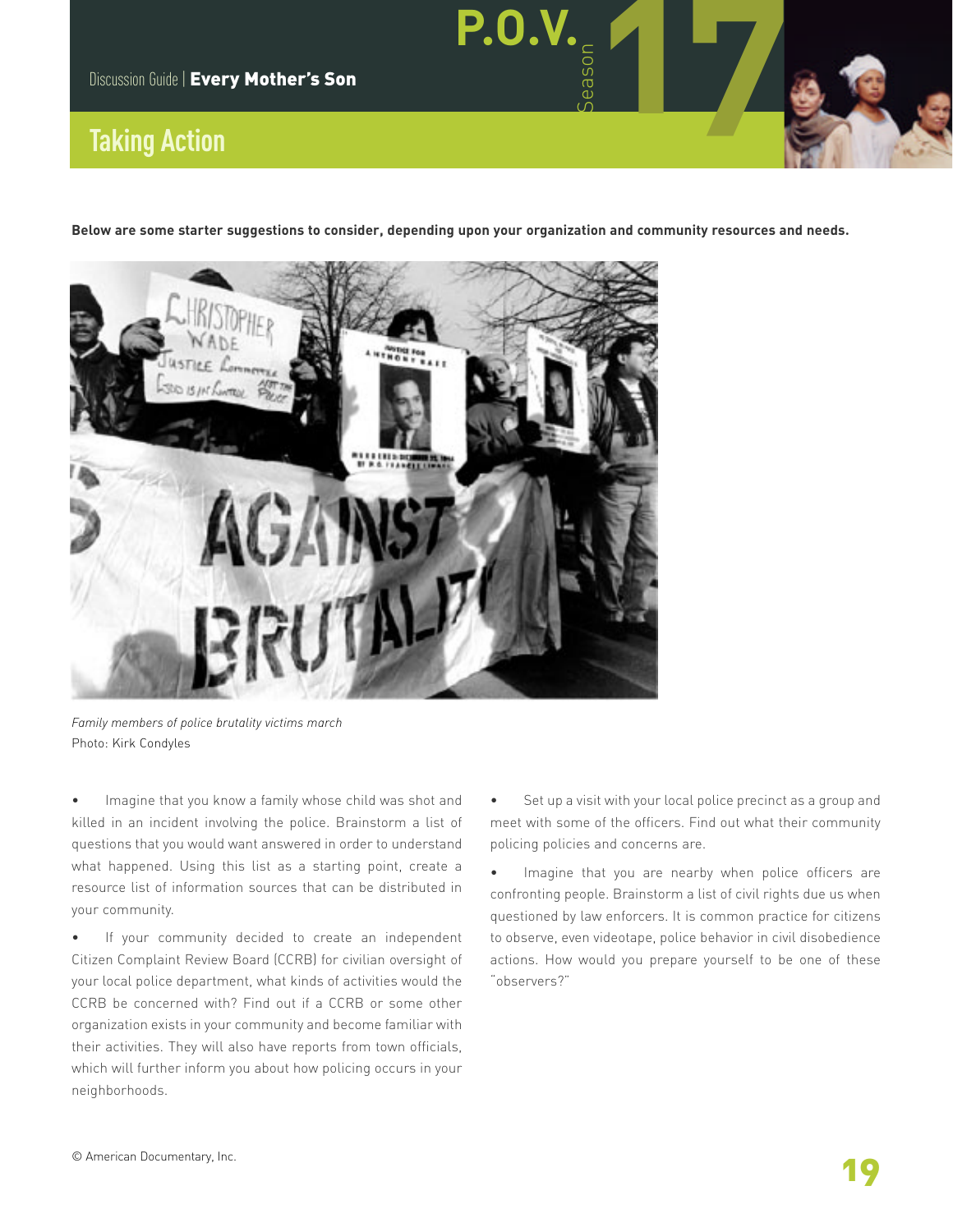## **Resources**

#### **Websites**

P.O.V.'s Every Mother's Son Website <www.pbs.org/pov/pov2004/everymothersson>

#### **General Overview**

Access the *Every Mother's Son* website to find out more about law enforcement issues and promising practices for community policing from interviews with experts, community members and policemen around the country, articles about policing and links to organizations on all sides of the issue.

#### **Film Update**

Get updates from the mothers featured in *Every Mother's Son* and news about other cases that have occurred in New York and throughout the country since filming stopped.

#### **Overview & Interviews**

Find out more about the history, definitions and best practices of community policing, and what political steps are necessary to make positive change in policing possible in several Webexclusive interviews with experts, policemen and community oversight board members from around the country.

#### **NYPD Patrol Guide**

Read excerpts from the New York City Police Department Patrol Guide.

#### **Resources**

Find links to organizations concerned with ending police brutality and links to programs, organizations and tips for good community policing models around the nation—including civilian complaint board models and inter-departmental investigation models—and other related PBS and NPR programs and websites.

#### What's Your P.O.V.?

Season **17 P.O.V.**

*P.O.V.'s online Talking Back Tapestry is a colorful, interactive representation of your feelings about* Every Mother's Son*. Listen to other P.O.V. viewers talk about the film and add your thoughts by calling 1-800-688-4768. [www.pbs.org/pov/talkingback.html](http://www.pbs.org/pov/talkingback.html)*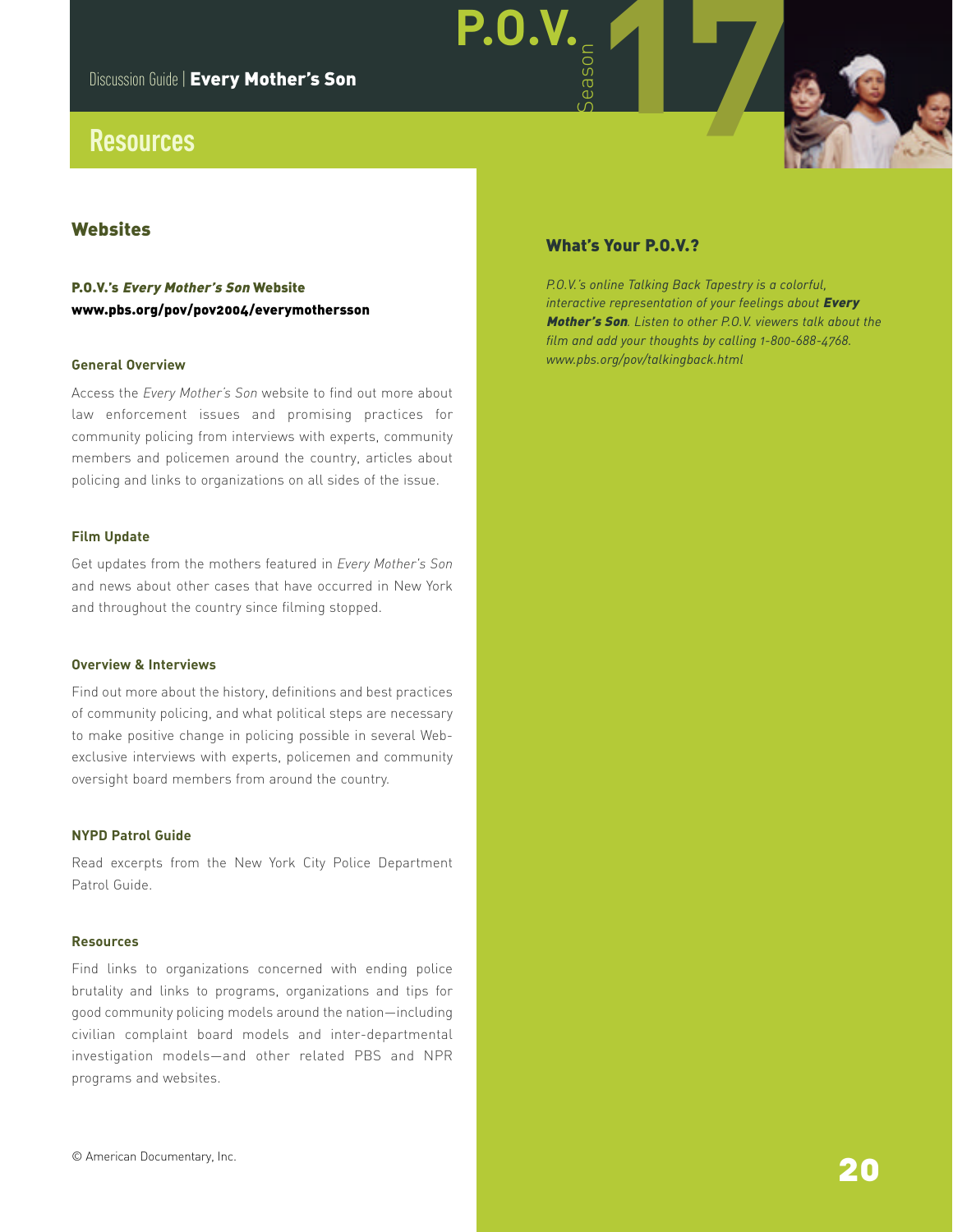### **Resources**

#### Community Tools and Resources

#### ANTHONY BAEZ FOUNDATION

718-364-2879

AMADOU DIALLO FOUNDATION [www.amadoudiallofoundationinc.com](http://www.amadoudiallofoundationinc.com)

#### ANDERSONGOLD FILMS, INC., WEBSITE FOR *EVERY MOTHER'S SON* [www.andersongoldfilms.com/everymothersson](http://www.andersongoldfilms.com/everymothersson)

#### AMERICAN CIVIL LIBERTIES UNION: "FIGHTING POLICE ABUSE: A COMMUNITY ACTION MANUAL" [www.aclu.org/library/fighting\\_police\\_abuse.html](http://www.aclu.org/library/fighting_police_abuse.html)

Since Rodney King's beating by police officers in 1991, communities all across the United States have organized to bring about real and lasting reform. Some of the most successful strategies are described in this manual, now in its third printing. This manual was not inspired by, nor is it intended to generate, animosity toward the police, or to promote the perception that all police officers are prone to abuse. They are not. The ACLU publishes a free palm card advising citizens of their rights when stopped by the police.

#### AMNESTY INTERNATIONAL USA

#### [www.amnestyusa.org](http://www.amnestyusa.org)

Amnesty International has published many reports on police brutality and excessive force by law enforcement in the United States.

*"Police Brutality and Excessive Force in the New York City Police Department,"*

[www.amnestyusa.org/rightsforall/police/nypd/](http://www.amnestyusa.org/rightsforall/police/nypd/)

This is an investigation by Amnesty International into allegations of ill treatment, deaths in custody, and unjustified shootings by police officers in the New York City Police Department.

#### ATSIC (ABORIGINAL AND TORRES STRAIT ISLANDER COMMISSION), LAW AND JUSTICE REPORT [www.atsic.gov.au/issues/law\\_and\\_justice/](http://www.atsic.gov.au/issues/law_and_justice/zero_tolerance_policing/report/)

[zero\\_tolerance\\_policing/report/](http://www.atsic.gov.au/issues/law_and_justice/zero_tolerance_policing/report/)

Season **17 P.O.V.**

This is a study on "zero tolerance policing," including an excellent summary on the New York City experience and efforts to promote and import zero tolerance policing policies to Australia.

#### NEW YORK CITY CIVILIAN COMPLAINT REVIEW BOARD (CCRB)

#### [www.nyc.gov/html/ccrb/home.html](http://www.nyc.gov/html/ccrb/home.html)

Visit this official site to read the history of the board, as well as statistics and case profiles.

#### NEW YORK CIVIL RIGHTS COALITION

*"Deflecting Blame: Dissenting Report of Mayor Rudolph Giuliani's Task Force on Police/Community Relations"*

#### [www.nycivilrights.org](http://www.nycivilrights.org)

In 1998, community activists made recommendations to the Giuliani administration in order to improve the effectiveness of the Task Force on Police/Community Relations and the Citizen Complaint Review Board. A general criticism of Mayor Giuliani's performance in combating police brutality, the Dissenting Report informs and gives focus to the Task Force Majority's final report, but goes further in advocating critical, fundamental changes in NYPD—proposals rejected or not considered by the Majority, which would have established significant accountability over the NYPD.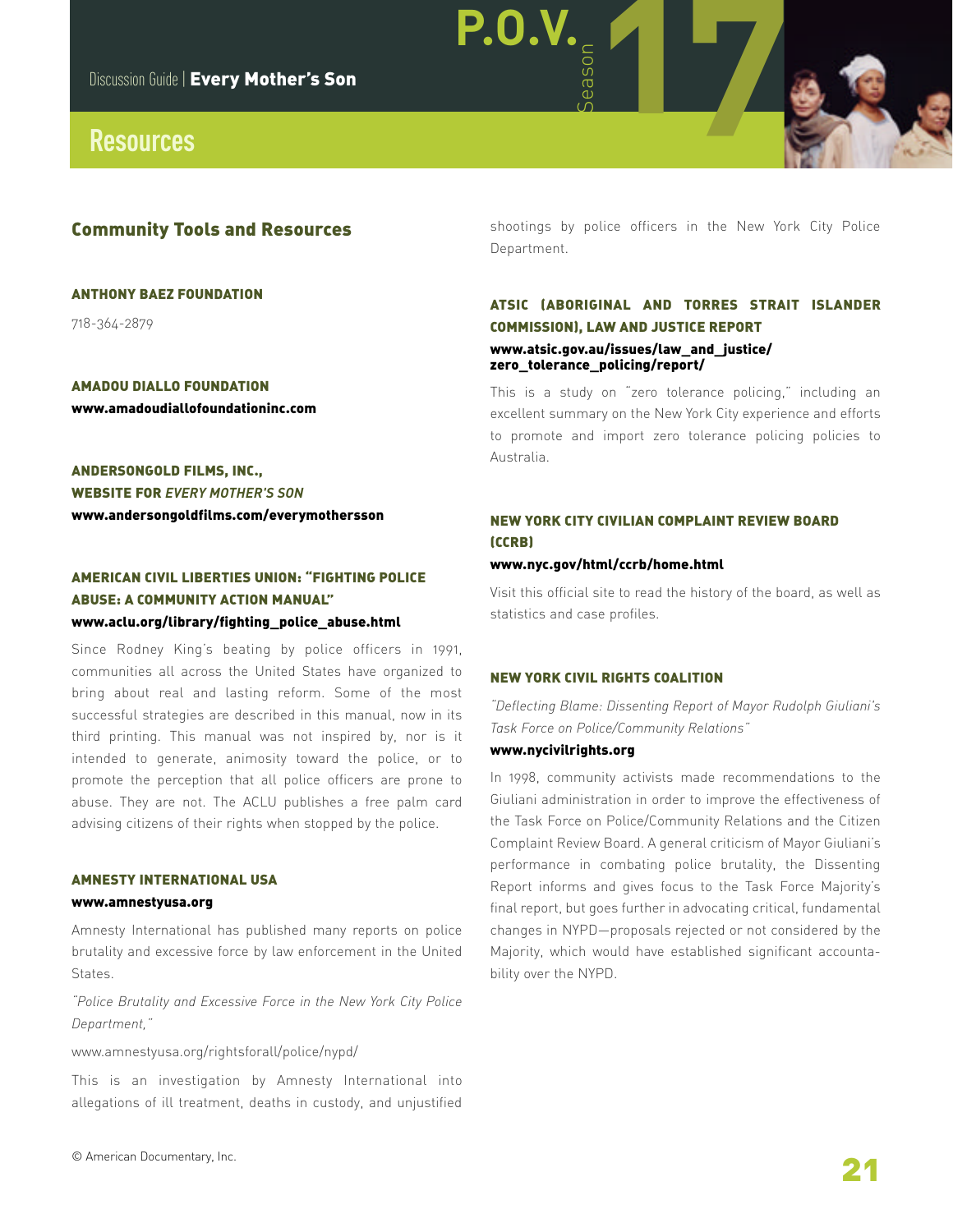## **Resources**

#### NEW YORK CITY PATROLMAN'S BENEVOLENT ASSOCIATION <http://nycpba.org>

Home page of the New York Police Officers' Union.

#### NEW YORK CITY POLICE DEPARTMENT [www.nyc.gov/html/nypd/html/pct/cspdf.html](http://www.nyc.gov/html/nypd/html/pct/cspdf.html)

View weekly crime statistics for all 5 boroughs.

#### THE ELLA BAKER CENTER FOR HUMAN RIGHTS (EBC)

#### [www.ellabakercenter.org](http://www.ellabakercenter.org)

The EBC documents, exposes and challenges human rights abuses in the United States' criminal justice system; builds power in communities most harmed by government-sanctioned violence; and advocates for proactive, community-based solutions to systemic "criminal injustice."

#### HUMAN RIGHTS FIRST LETTER REGARDING GIULIANI PLAN FOR MEXICO CITY

#### [www.humanrightsfirst.org/mexico\\_policing/](http://www.humanrightsfirst.org/mexico_policing/)

In 2003, Human Rights First and the Lawyers Committee for Human Rights sent a detailed letter to Mexico City's Public Security Secretary, Marcelo Ebrard, offering a response to a summary of recommendations regarding policing. The recommendations came from a consulting team headed by former New York City Mayor Rudolph Giuliani, contracted by Mexico City's government for US\$4.3 million.

The full letter (www.lchr.org) cautions the Mexican government against adopting some of the Giuliani recommendations and urges the secretariat to ensure citizen participation in its law enforcement planning process.

#### HUMAN RIGHTS WATCH

#### [www.hrw.org](http://www.hrw.org)

Human Rights Watch has published many reports on police brutality and excessive force by law enforcement in the United States.

*"Shielded from Justice: Police Brutality and Accountability in the United States"*

Season **17 P.O.V.**

This report examines common obstacles to accountability for police abuse in fourteen large cities representing most regions of the nation. Human Rights Watch is an independent, nongovernmental organization "dedicated to protecting the human rights of people around the world."

#### NYCLU, 100 BLACKS IN LAW ENFORCEMENT WHO CARE, AND LATINO OFFICERS ASSOCIATION [www.nyclu.org](http://www.nyclu.org)

In 1992, the New York Civilian Complaint Review Board found that the New York City Police Department failed to take action in cases involving nearly 150 officers engaged in misconduct. Subsequently, the New York Civil Liberties Union, 100 Blacks in Law Enforcement Who Care, and the Latino Officers Association began demanding that NYPD Commissioner Raymond Kelly and CCRB Chairman Hector Gonzales address the situation immediately.

#### THE NATIONAL POLICE ACCOUNTABILITY PROJECT [www.nlg.org/npap](http://www.nlg.org/npap/)

The National Police Accountability Project (a division of the National Lawyers Guild) is dedicated to curtailing police abuse of authority through coordinated legal action, public education and support for grassroots and victims' organizations combating police misconduct.

#### THE NATIONAL ASSOCIATION OF POLICE CHIEFS [www.aphf.org](http://www.aphf.org)

A nonprofit, taxexempt, educational association of command law enforcement officers within the United States, its territories and military forces. It is the only spokesman for the American law enforcement professional representing the interests of 60,000 eligible members.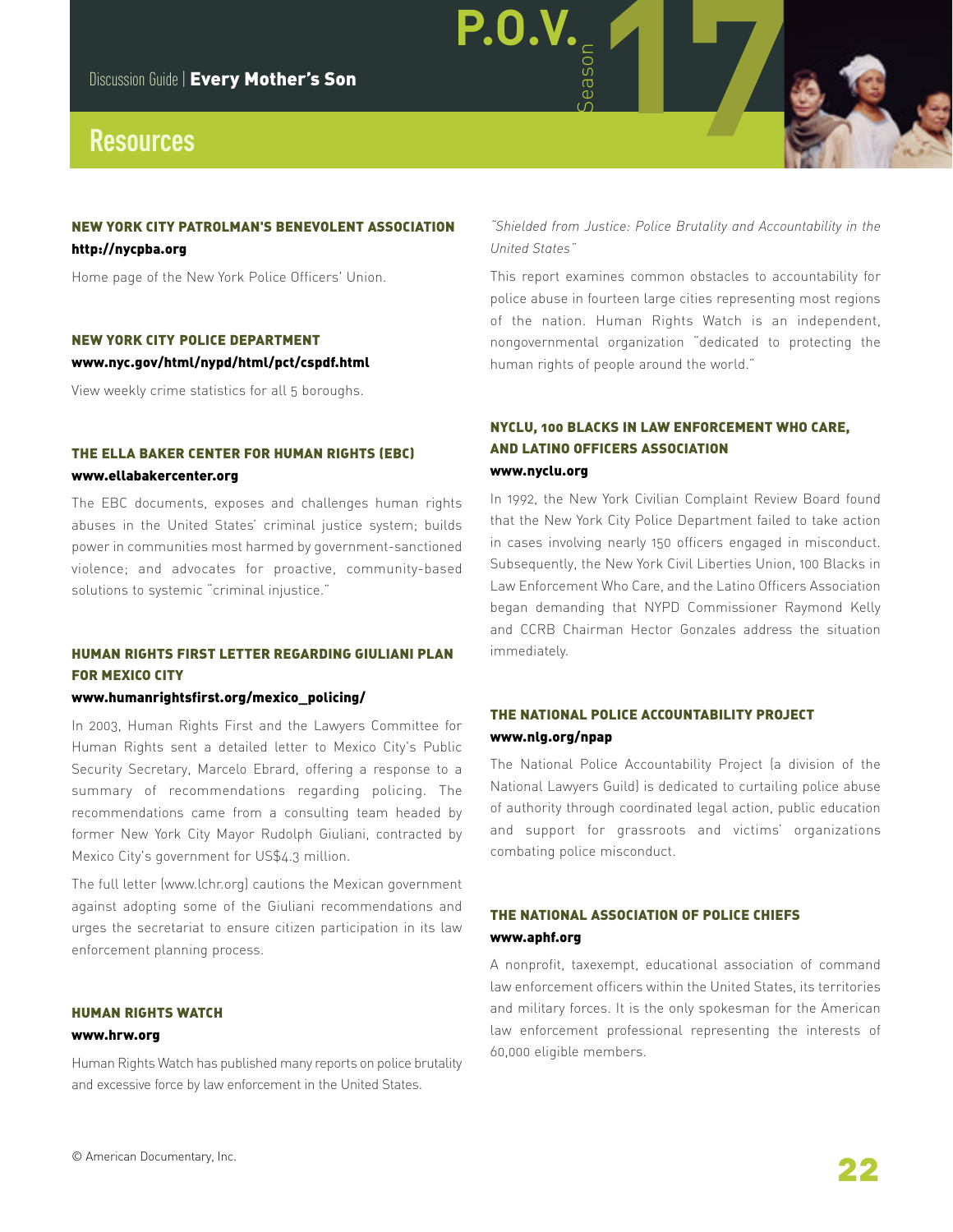Season **17 P.O.V.**

## **Resources**

#### POLICYLINK

#### [www.policylink.org](http://www.policylink.org)

PolicyLink is a national nonprofit research, communications, capacity-building and advocacy organization dedicated to achieving economic and social equity and building strong, organized communities. The organization published the guide "Community-Centered Policing: A Force for Change" in 2001, and "Organized for Change: The Activist's Guide to Police Reform" in 2003.

#### SPITZER, ELLIOT. REPORT ON THE NYPD'S STOP AND FRISK PRACTICES

#### [www.oag.state.ny.us/press/reports/stop\\_frisk/](http://www.oag.state.ny.us/press/reports/stop_frisk/stop_frisk.html) [stop\\_frisk.html](http://www.oag.state.ny.us/press/reports/stop_frisk/stop_frisk.html)

Report published in 1999 by New York State Attorney General Elliot Spitzer, in response to the Amadou Diallo shooting and other incidents causing community concern.

#### THE STOLEN LIVES PROJECT

#### [http://stolenlives.org](http://stolenlives.org/)

The Stolen Lives Project's website provides important and compelling exposures of the nationwide epidemic of police brutality and murder. People who've been killed, their families and loved ones, and communities under the gun speak through the pages and tell their stories.